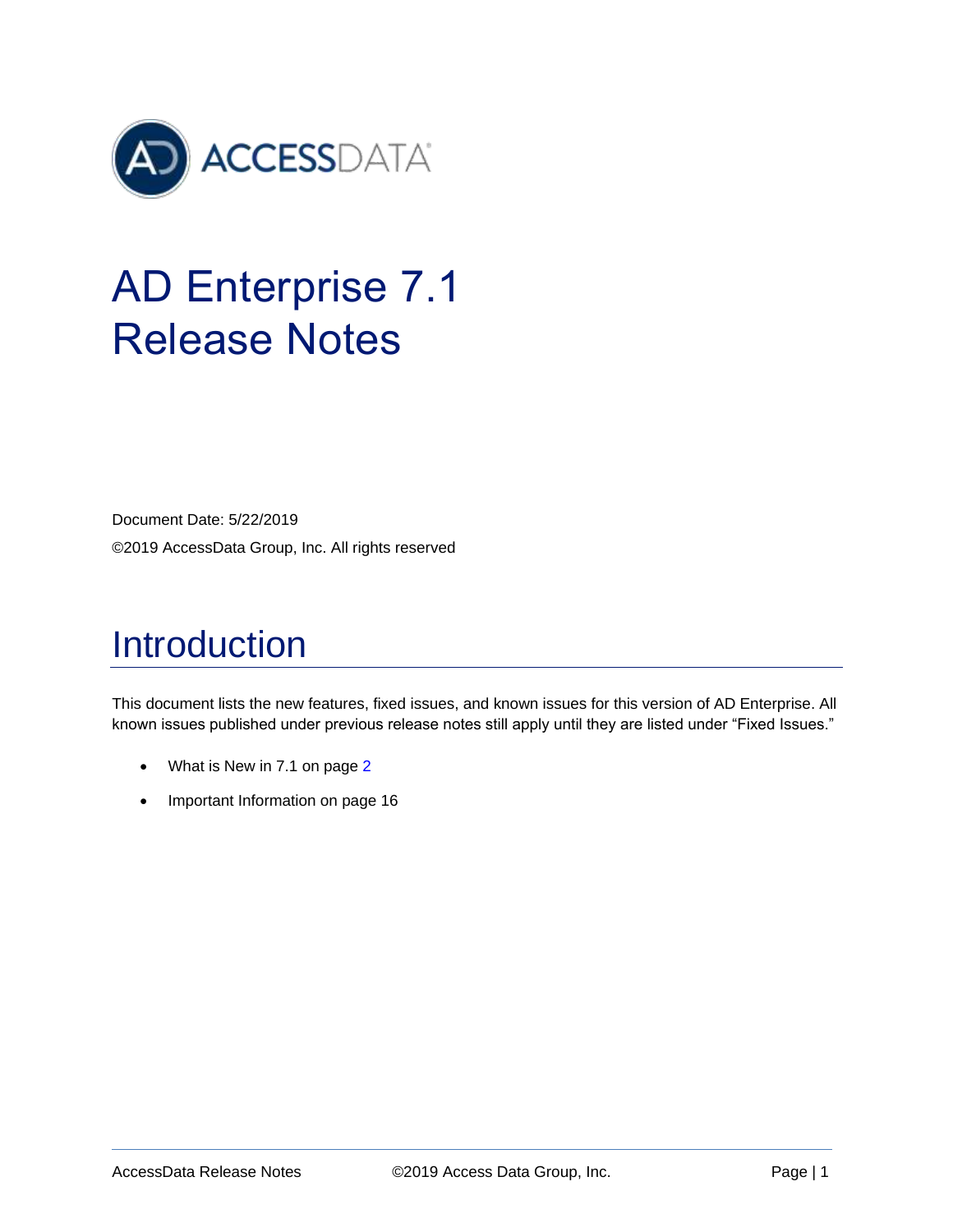# <span id="page-1-0"></span>What is New in 7.1

The following items are new and improved for this release:

## System and Architecture

### Microsoft SQL Server support

- Added support for using Enterprise with SQL Server 2016 and 2017 (SQL Server 2012 and 2014 are still supported)
- SQL Server 2008 is no longer supported

### Updated Postgres Database

The Postgres database has been updated to version 11.2.

## Cloud Based Relational Database Services (RDS) Support

The AccessData Suite can now be run on Amazon Web Services (AWS) using the new Cloud Based option. Users will log in using a link to the web service and all services and processing will be located online. Users have the option to use the AWS™ provided PostgreSQL engine or the AWS Aurora™ service. AWS PostgreSQL RDS is wire-compatible with PostgreSQL 9.6.x.

See [Cloud Based Relational Database Services \(RDS\) Support](#page-16-0) on page [17.](#page-16-0)

## Product Virtualization Support

AccessData will support its products in a virtual environment running on supported operating systems and environments by both the Vendor/manufacturer and AccessData.

See [AD Product Virtualization and Cloud Guidelines](#page-17-0) on page [18.](#page-17-0)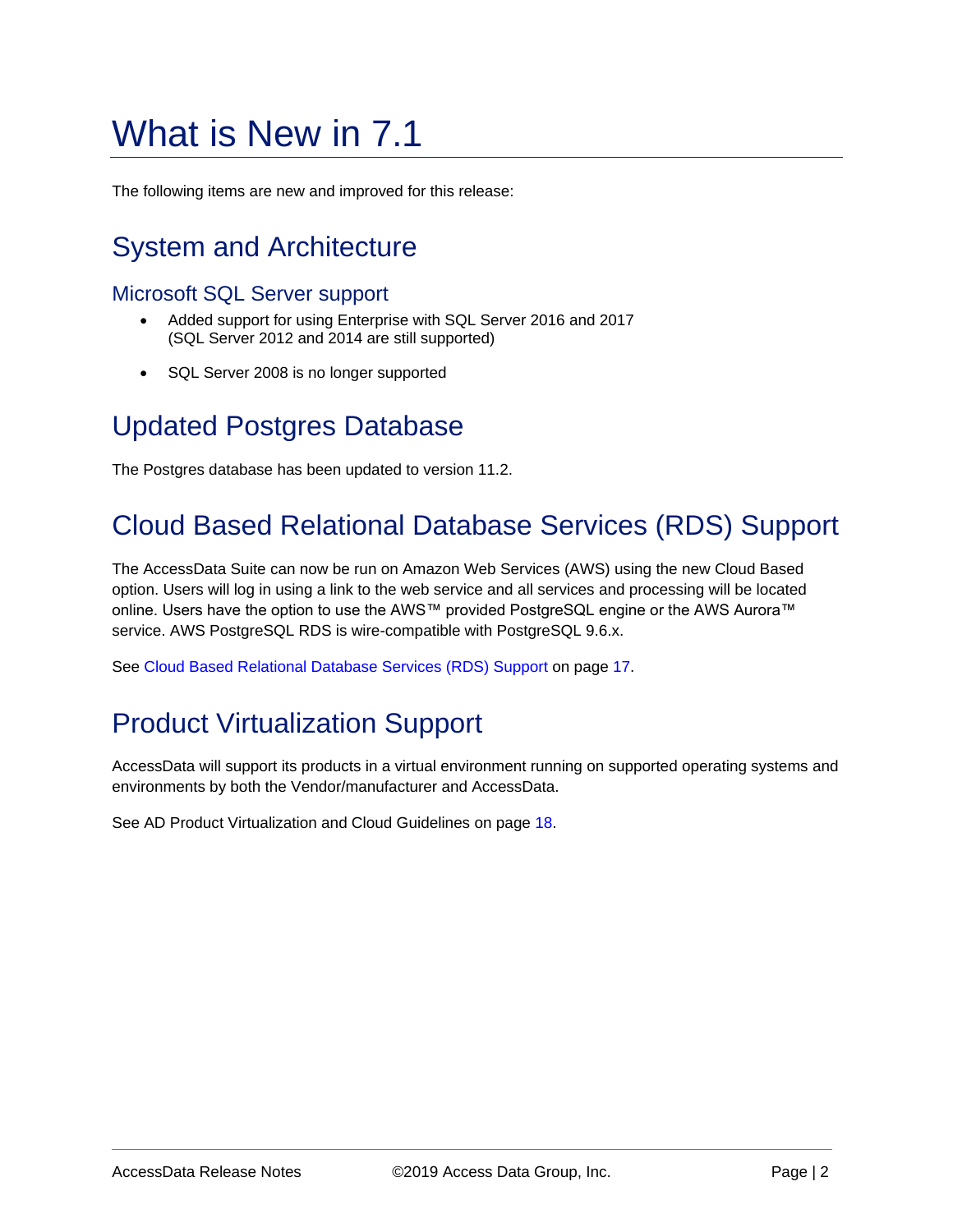### Job Management

### DPE monitoring and administration application

This enhancement allows users to manage the distributed processing engines more dynamically; allowing for instant clarity on what each engine is working on. (15120)

The following actions can be made:

- Select the desired processing manager, if multiple managers exist
- View a list of all processing engines at a single glance
- Select an individual engine to make changes to the settings and to see what it's working on; including Case, Evidence, Job Type, and Processes
- Dynamically configure individual engines, including Add, Remove, Enable/Disable, and Refresh

| $\bullet$                     |                      |                                     | Processing Engines Monitor |                      |                            | x<br>۰<br>- |
|-------------------------------|----------------------|-------------------------------------|----------------------------|----------------------|----------------------------|-------------|
| Processing Manager:           | localhost            | $\overline{\phantom{a}}$<br>Add New |                            | Connected            |                            |             |
| Configuration Log<br>Status   |                      |                                     |                            |                      |                            |             |
| Host Name/IP                  |                      | Status                              |                            |                      | <b>Job Count</b>           |             |
| localhost                     |                      | Connected                           |                            | 5                    |                            |             |
|                               |                      |                                     |                            |                      |                            |             |
|                               |                      |                                     |                            |                      |                            |             |
|                               |                      |                                     |                            |                      |                            |             |
|                               |                      |                                     |                            |                      |                            |             |
|                               |                      |                                     |                            |                      |                            |             |
|                               |                      |                                     |                            |                      |                            |             |
|                               |                      | Status Auto Refresh Every           | 30 Seconds                 | $\blacktriangledown$ | Last refreshed: 3:09:08 PM | Refresh Now |
| Engine Details for: localhost |                      |                                     |                            |                      |                            |             |
| Evidence<br>Case Id           |                      | Job Type                            |                            | Processes            |                            | Job Path    |
| 1                             |                      | Indexer                             |                            | Indexer              |                            |             |
| 2                             | Caldera_LTP_cut0.nrg | Indexer                             |                            | Indexer              |                            |             |
|                               |                      |                                     |                            |                      |                            |             |
|                               |                      |                                     |                            |                      |                            |             |
|                               |                      |                                     |                            |                      |                            |             |
|                               |                      |                                     |                            |                      |                            |             |
|                               |                      |                                     |                            |                      | Last refreshed: 3:08:42 PM | Refresh Now |
|                               |                      |                                     |                            |                      |                            | Close       |

### Dynamically add and remove distributed processing engines

It is now possible to add and remove distributed processing engines with the touch of a button.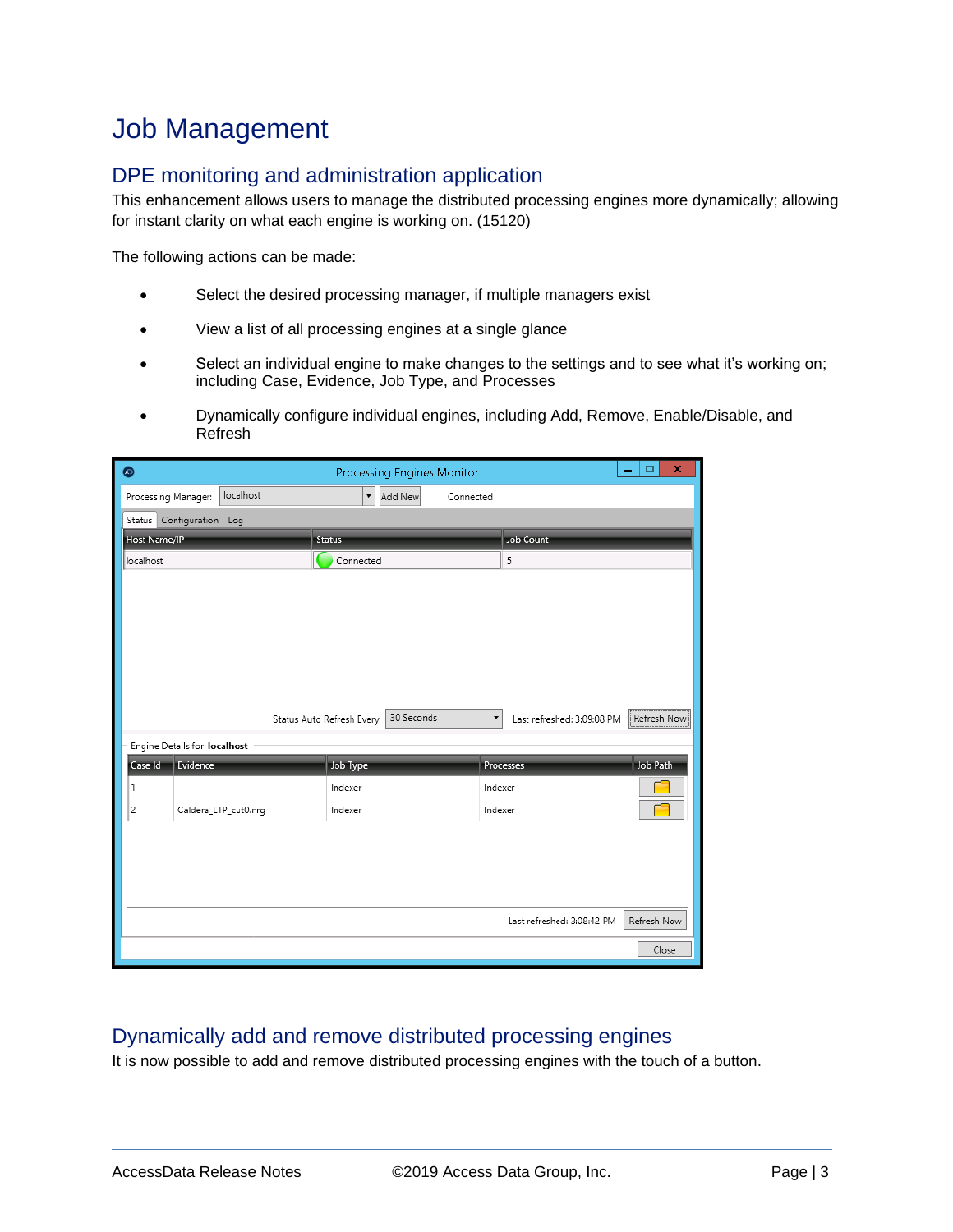### **Processing**

### Additional Expansion Options

The following parsers have been added:

- Firewall Log
- McAfee Log
- Registry Policy
- OpenSSH Known Hosts

### SQLite Schema Output

#### Updated SQLite Schema information, useful information

There is an enhanced SQL databases expansion option. When applied, this option will display the schema HTML file. When viewed in the File Content panel, tables showing which data is contained within the selected database will be visible. This provides insight into whether a particular Python script should be applied in order to locate more specific data of interest.

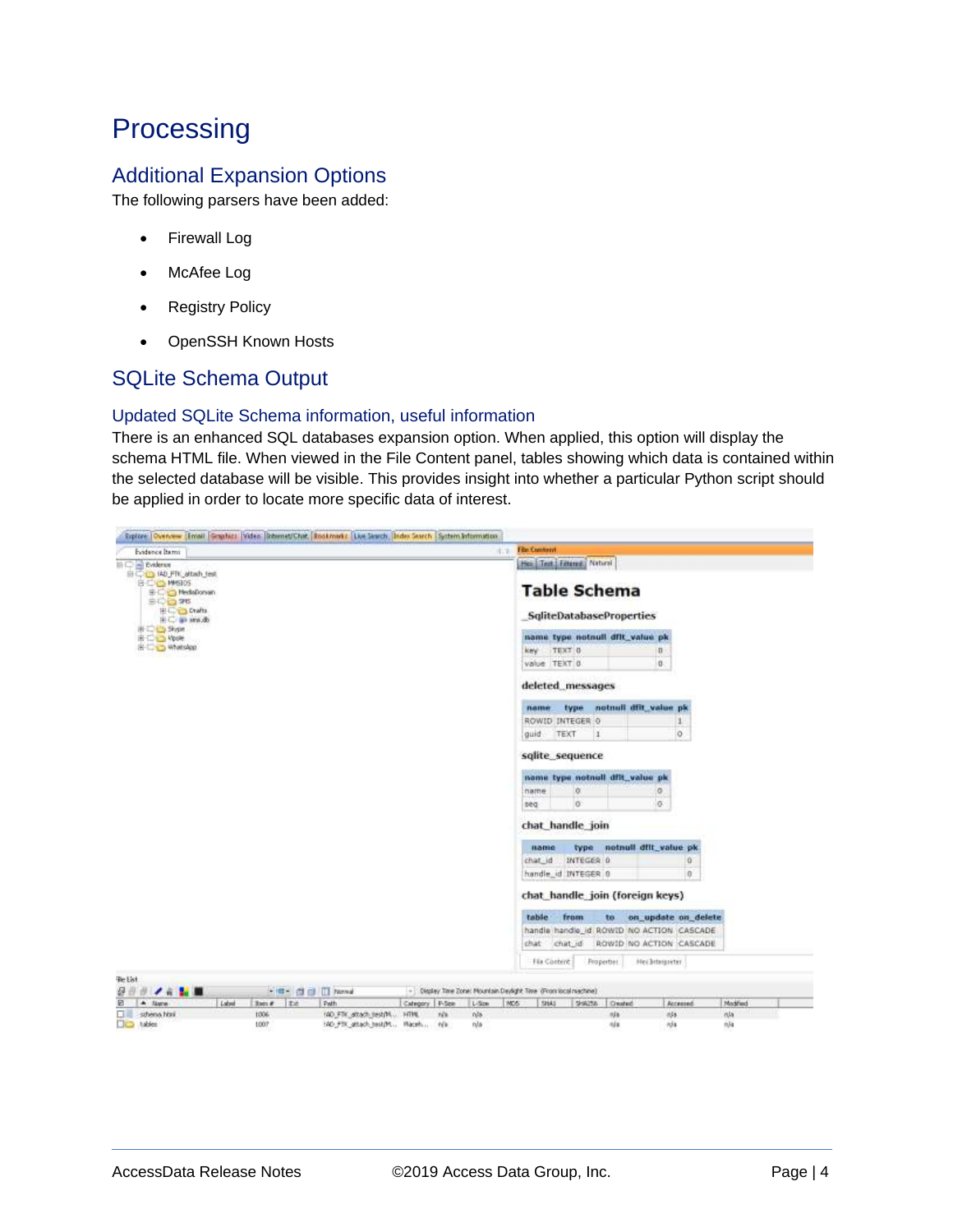## Python Scripting

### Python scripting user interface

This feature allows users to run any Python script on selected evidence files within a case. Users are able to parse SQLite databases not yet supported by AD Enterprise. Users can run their own custom Python scripts to produce any kind of desired results. The wizard allows results to be attached to case reports by using bookmarks. Multiple scripts can be run consecutively within the wizard. Use of Python 3.0 and newer is recommended for full functionality.

**Important:** The Python scripts that come with the application need Python 3.0; however, users can add their own Python 2 scripts and still use a Python environment for those scripts.

| m                       | Python Script Wizard                                                                                                                                                                          |
|-------------------------|-----------------------------------------------------------------------------------------------------------------------------------------------------------------------------------------------|
| <b>B</b> Export Files   | Step 3: Select the script and execute it.                                                                                                                                                     |
| Exploit Progress        | Script Parameters                                                                                                                                                                             |
| <b>Script Execution</b> | Select the python script file to run: (i) SQLite Data Carver py<br>۰<br>Add New<br>Delete<br>C:\Program Files\AccessData\Forensic Toolkit\7.0\bin\PythonScripts\SQLite_Data_Ca<br>View Script |
| Script Progress         | The 1st parameter to the script will be the input folder where the files reside:                                                                                                              |
| Bookmark Creation       | USRV2012DEV2\Cases\Export\1                                                                                                                                                                   |
| Bookmark Progress       | The 2nd parameter to the script will be the ouput folder where the script will create any files (such as<br>reports). This folder will be created if it doesn't exist.                        |
|                         | \\\$RV2012DEV2\Cases\PythonDutput<br><b>U</b>                                                                                                                                                 |
| Summary                 | Optionally enter any additional parameters to pass to the script:                                                                                                                             |
|                         | Final Script Command                                                                                                                                                                          |
|                         | python.exe "CAProgram Files\AccessData\Forensic Toolkit\7.0\bin\PythonScripts<br>1SQLite_Data_Carver.py" "\\SRV2012DEV2\Cases\Export\1" "\\SRV2012DEV2\Cases\PythonOutput"                    |
|                         | Python Environment                                                                                                                                                                            |
|                         | Re-verify environment<br>Python environment response using "Python -V" command                                                                                                                |
|                         | Python 3.3.5<br>Exit Code : 0                                                                                                                                                                 |
|                         | Click 'Next' to execute the script                                                                                                                                                            |
|                         | Previous<br>Next<br>Cancel                                                                                                                                                                    |

### **Decryption**

### Dell Encryption Decryption

Credant Decryption is now Dell Encryption Decryption.

The following are now supported:

- Dell Encryption Full Disk Encryption (data at rest)
- Dell Encryption File Folder Encryption (data at rest)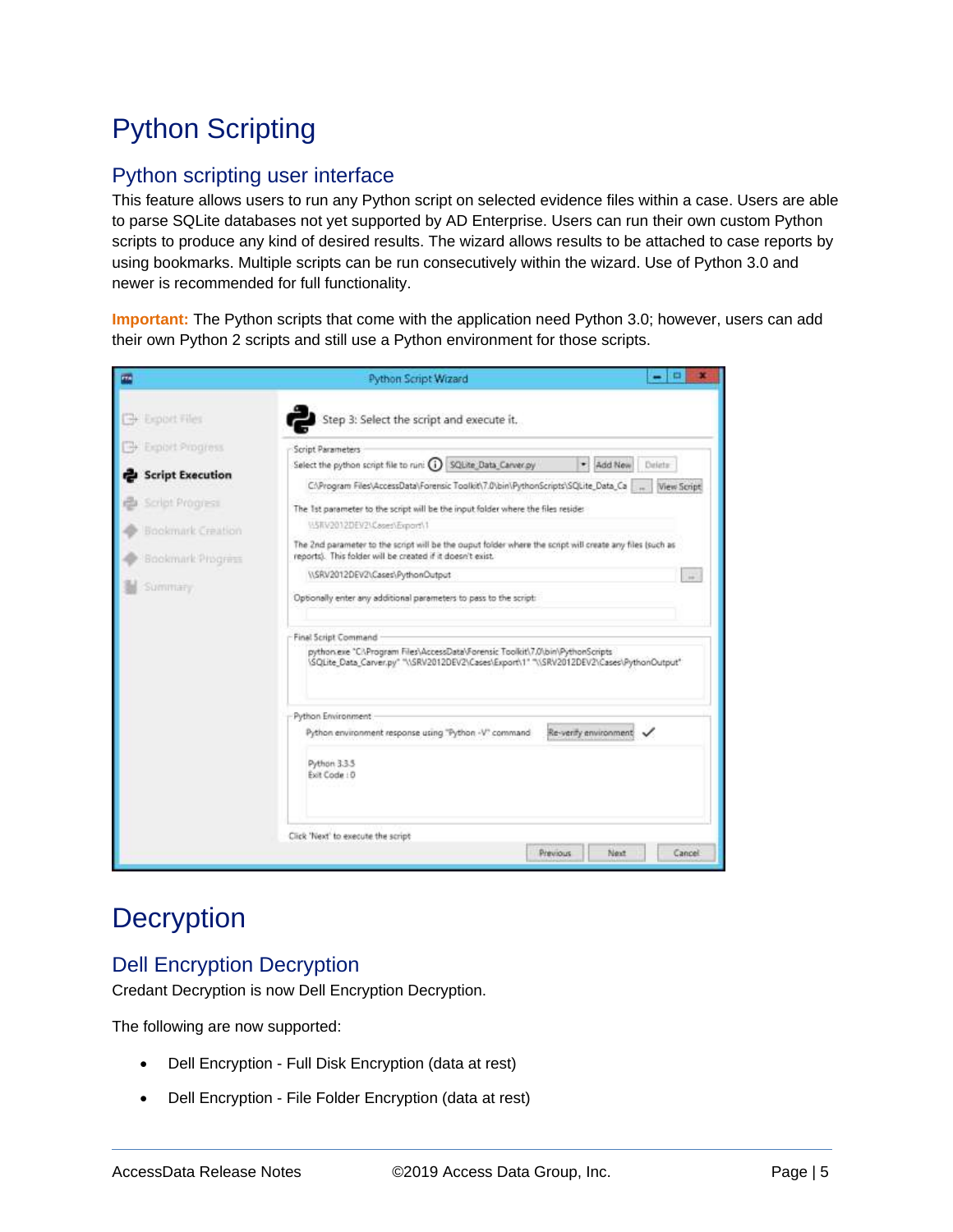## Mobile Phone Support

#### Mobile Parsers

The following parsers have been added:

- Android SMS/MMS
- Android Gmail
- Android Calendar
- Android Call Log
- Android Kik
- Android Google Hangouts
- Android Viber
- Android Instagram

| <b>Compound File Expansion Options</b>                   | ×                                                                                                |
|----------------------------------------------------------|--------------------------------------------------------------------------------------------------|
| Only expand office documents with embedded items.        |                                                                                                  |
| container is expanded by selecting that file type below. | Note: Objects within a container (e.g., Microsoft PST and Lotus NSF) will only be indexed if the |
| Select file types to expand                              |                                                                                                  |
|                                                          | Categories:<br>Android                                                                           |
| Android Calendar                                         |                                                                                                  |
| Android Call History                                     |                                                                                                  |
| Android Contacts                                         |                                                                                                  |
| Android Gmail                                            |                                                                                                  |
| Android Hangouts                                         |                                                                                                  |
| Android Instagram                                        |                                                                                                  |
| Android Kik                                              |                                                                                                  |
| Android SMS/MMS                                          |                                                                                                  |
| Android Viber                                            |                                                                                                  |
| Android WeChat                                           |                                                                                                  |
|                                                          |                                                                                                  |

#### Redesigned Chat Conversations

The following conversations are now shown in a standard messaging format. This makes it easier to view and to export information to third parties without having to append an explanation for the data.

- Android SMS/MMS
- Celebrite Chat
- FB Messenger (Android)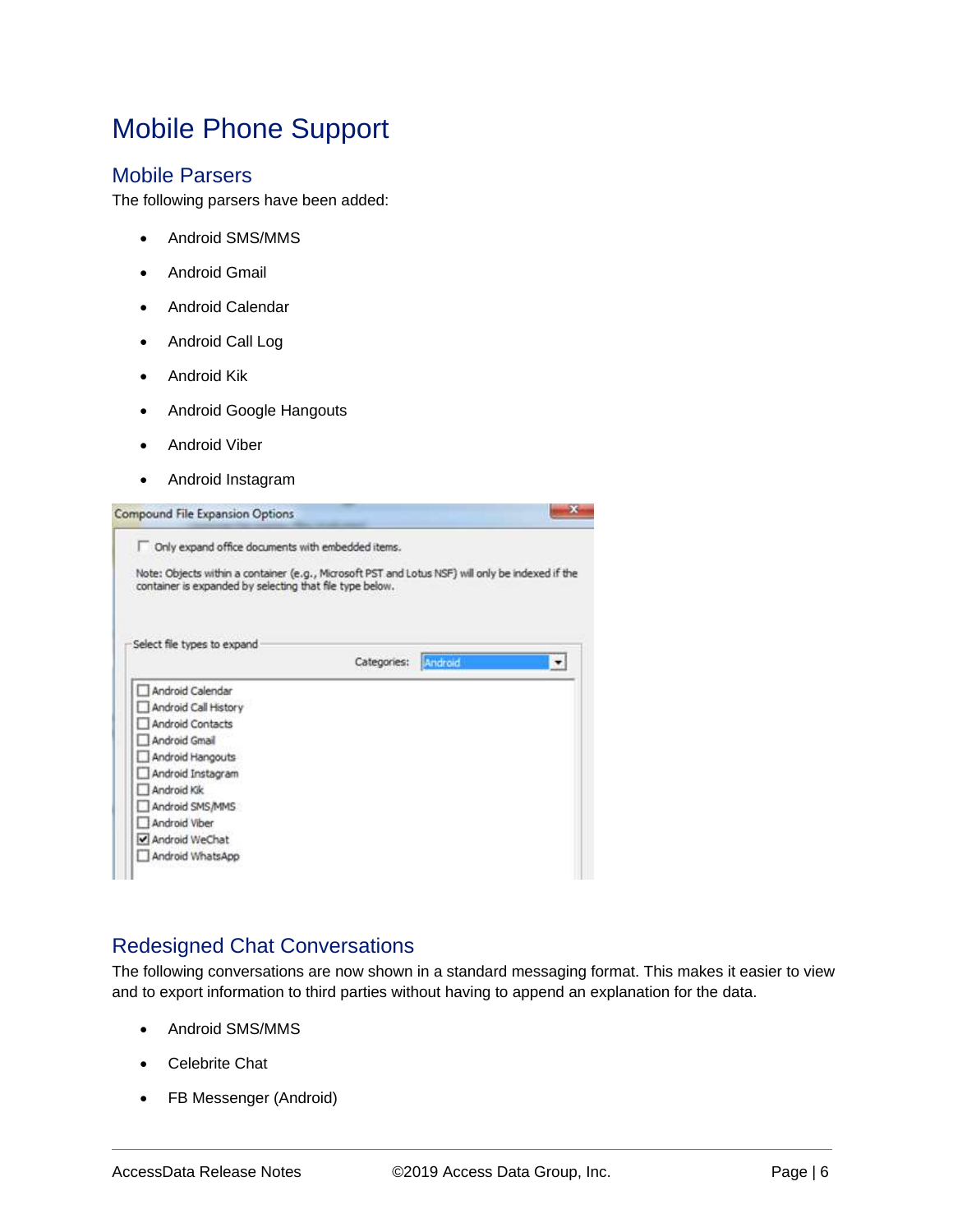- Hangouts
- Instagram (Android)
- Kik (Android)
- Pidgin
- Skype
- Viber (Android)
- WeChat (Android)
- WeChat (iOS)
- What's App (Android)
- Whats App (iOS)
- XRY Chat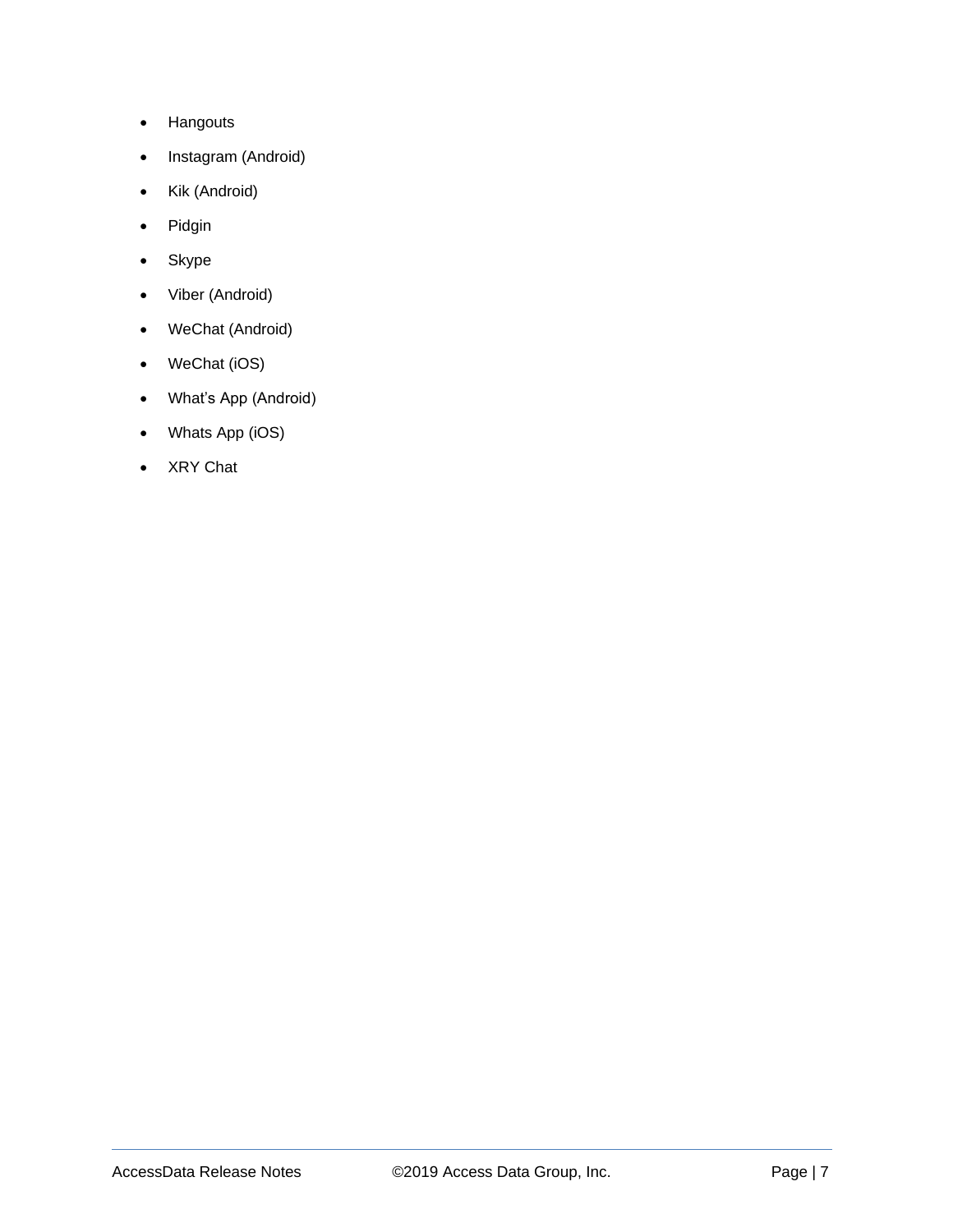You can apply the Chat Conversations column setting in the File List to see the most relevant data for these files. The type of chat will be listed in the Src (Source) column.

**Important:** If a non-text item from a chat was not captured in the evidence file, the unavailable item will be listed along with any relevant information. These could include items such as images, videos, voice recordings, locations, stickers, emojis, or other attachments.

Note: In some cases the Standard Messaging Format will not be available. This includes reporting and Viber chat. Workaround: For reporting purposes, use the export feature.

|                                         | 2/24/2017 9:26:30 PM +0000 Mister Shock                      |
|-----------------------------------------|--------------------------------------------------------------|
| Cool let me send you one                |                                                              |
| 2/24/2017 9:26:34 PM +0000 Mister Shock |                                                              |
|                                         | [Sticker]: 57fdb9e11cd058ce2bc4f9216ffc9211                  |
|                                         | 2/24/2017 9:26:42 PM +0000 Mister Phil                       |
|                                         | Nice                                                         |
|                                         | 2/24/2017 9:27:02 PM +0000 Mister Phil                       |
|                                         | Here is a laughing fox                                       |
|                                         | 2/24/2017 9:27:05 PM +0000 Mister Phil                       |
| 2/24/2017 9:29:24 PM +0000 Mister Shock |                                                              |
| Can you send me a picture message?      |                                                              |
|                                         |                                                              |
|                                         | 2/24/2017 9:29:40 PM +0000 Mister Phil<br>Sure, here you go: |
|                                         | 2/24/2017 9:31:10 PM +0000 Mister Phil                       |
|                                         |                                                              |

Nice shoe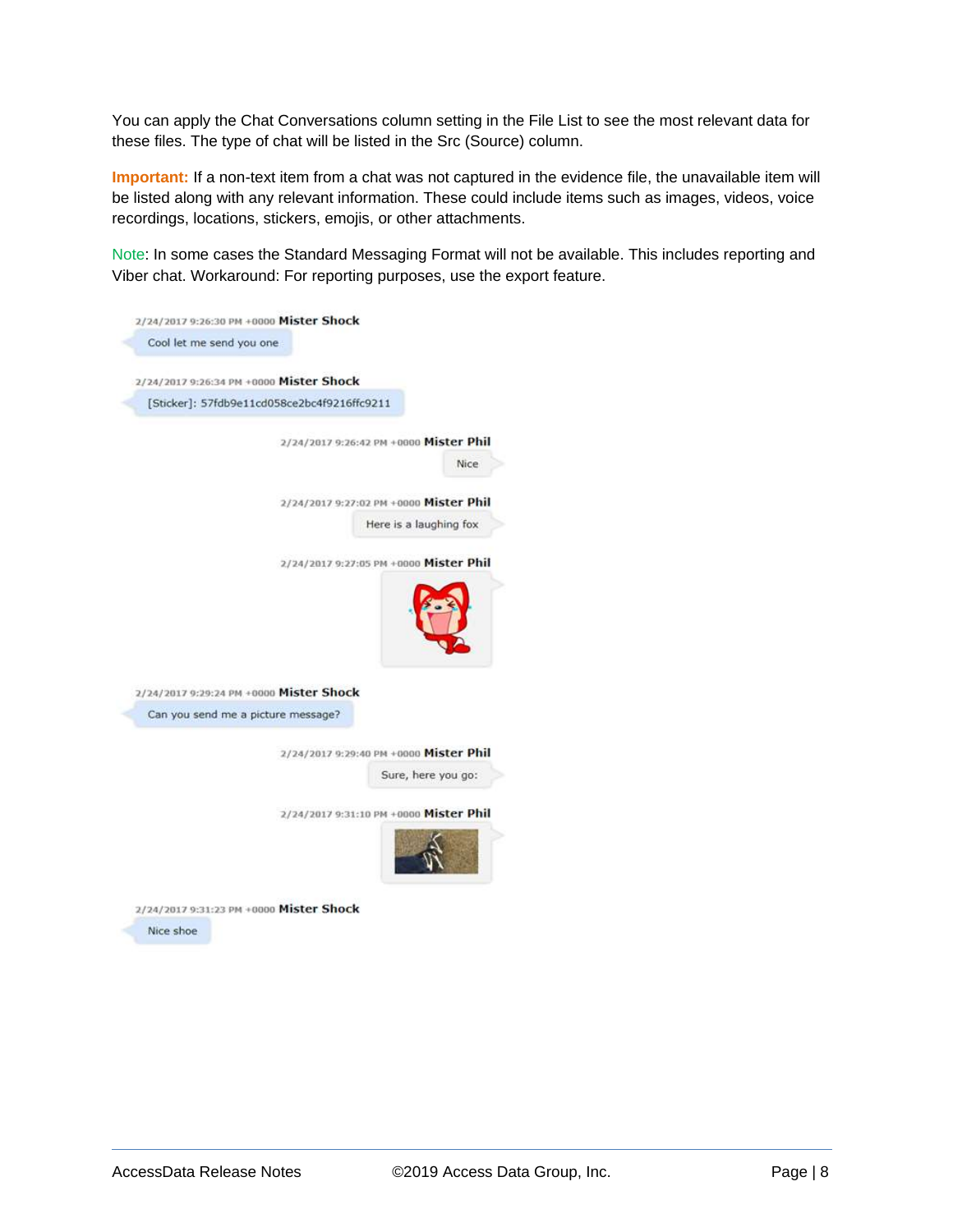### Chat Filtered View

The chat Filtered view has changed.

Previously, the name of the recipient was displayed for each comment in the conversation. In the following example, when performing an index search on the name Ninja, this conversation would have resulted in five search hits.



In 7.x, the name of the recipient is not shown for each comment in the conversation. This not only changes the view, but also reduces the count of index search hits for the name Ninja, in this example, from five to two.

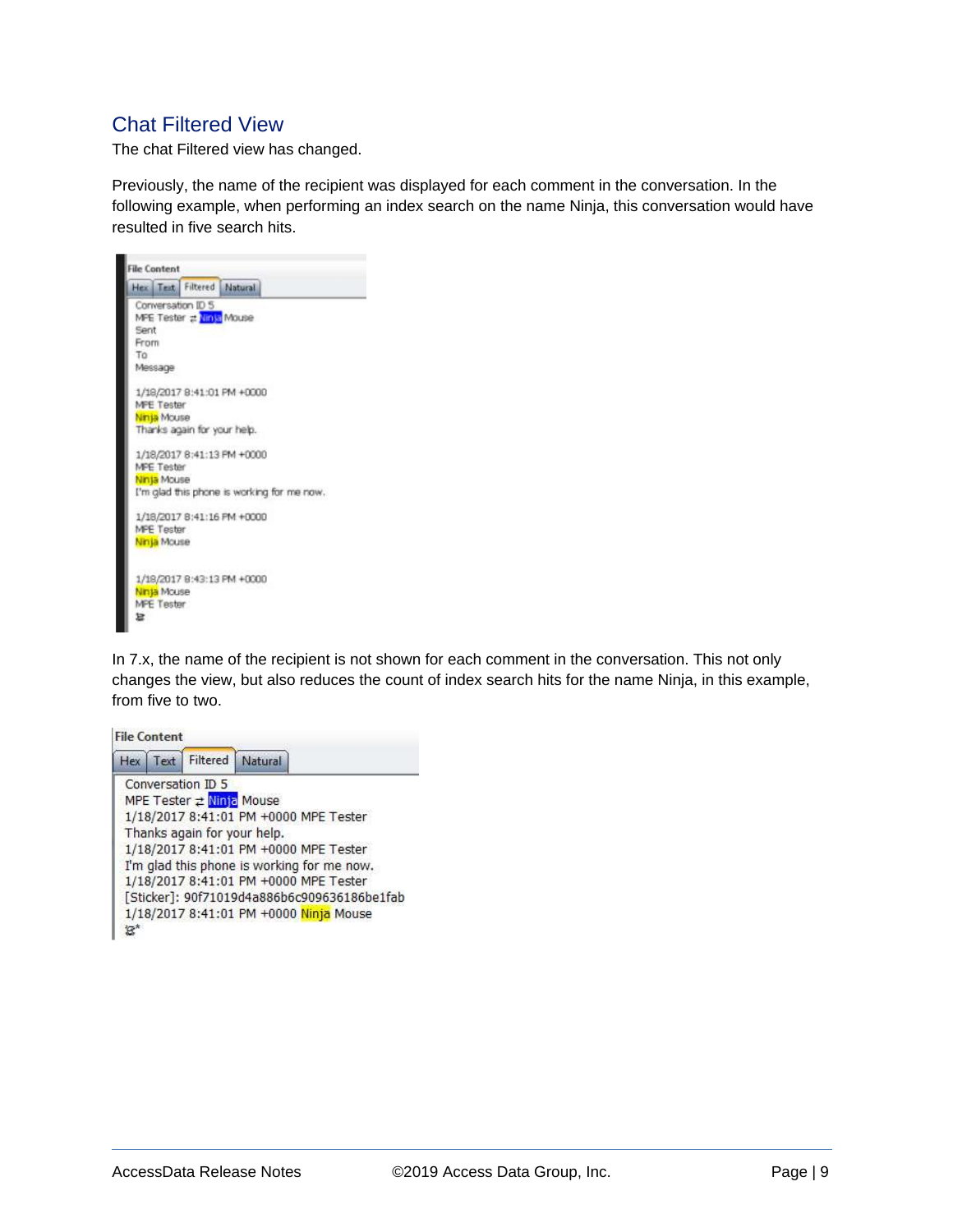## Image and Video Review Optimization

#### Thumbnail large case review optimization

Users can now load over 10 million images for review.

#### Easily Remove Duplicate and Non-Relevant Graphics

#### New Filter: Graphics Files w/o Dup+Ignore

There is a new filter named Graphics Files w/o Dup+Ignore. When applied as the Tab Filter for the Graphics tab, this filter will hide any graphics files flagged as the following:

- Duplicate Items
- Flagged Ignore
- KFF Ignorable

| Checked: 0 | Total LSize: 4536 KB                                          |  |
|------------|---------------------------------------------------------------|--|
|            | its and Settings/Frodo Baggins/Local Settings/Temporar/0F43DE |  |
|            | Graphics Tab Filter: Graphics Files w/o Dup+Ignore            |  |

For example, when processing graphics data, you can enable the Flag Duplicate Files processing option. In the Graphics tab, when this filter is applied, it will automatically hide any graphic files that were flagged as Duplicate Items. You can review the files that are flagged as duplicates by viewing Overview > Files Status > Duplicate Items.

On a new installation, this new filter is the default Tab Filter for the Graphics tab. In an upgrade environment, you can apply this new filter as the default Graphics Tab Filter.

#### New Button: Ignore Highlighted

In conjunction with the Graphics Files w/o Dup+Ignore filter, a new Ignore Highlighted button has been added to the Thumbnails pane on the Graphics tab. You can select one or more files and click Ignore Highlighted. This then gives the files a Flagged Ignore status, and with the Graphics Files w/o Dup+Ignore filter applied, the files are no longer shown. This allows users to quickly filter out graphics files that are not applicable to their case. You can review the files that you have ignored by viewing Overview > Files Status > Flagged Ignore.

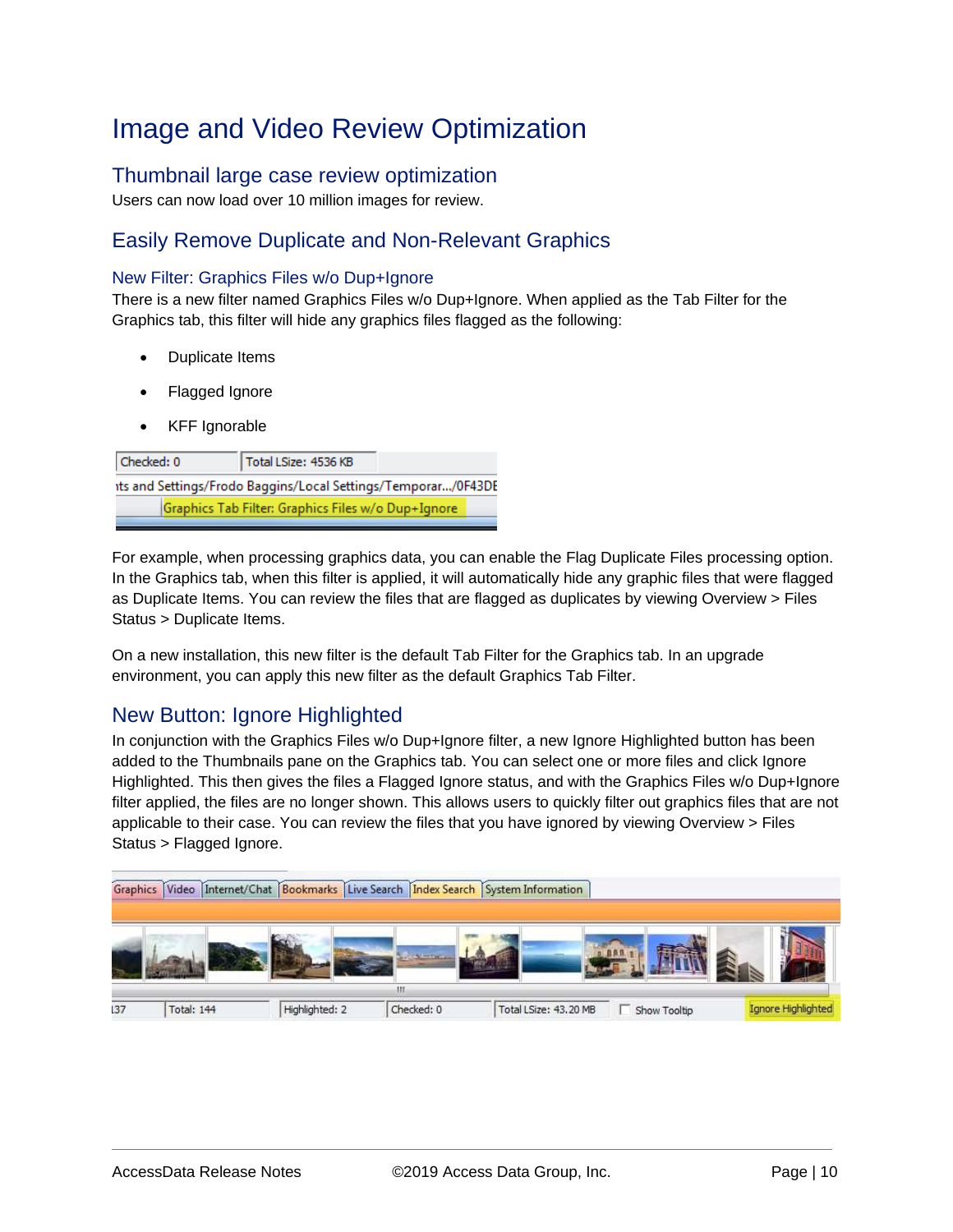## **Export**

### Exporting Native Emails to PST

When exporting native email messages, you have the option to "Output message in a PST/NSF". However, for that option to work, Outlook must be installed on the computer running the Evidence Processing Engine.

The following enhancements have been made when using that option and especially when creating a new PST:

- You can now have Outlook version 2016 installed. Outlook 2013 is still supported.
	- $\circ$  Previously, to determine if Outlook was installed, the "MAPIX" value under the following registry key was queried:
		- HKEY\_LOCAL\_MACHINE\SOFTWARE\Microsoft\Windows Messaging Subsystem
	- $\circ$  To support "Click To Run" installers for Outlook, the following keys are now also queried for the MAPIX value:
		- "HKEY\_LOCAL\_MACHINE\SOFTWARE\\Microsoft\\Office\\ClickToRun\\REGIST RY\\MACHINE\\Software\\Microsoft\\Windows Messaging Subsystem
		- "HKEY\_LOCAL\_MACHINE\SOFTWARE\\Microsoft\\Office\\ClickToRun\\REGIST RY\\MACHINE\\Software\\Wow6432Node\\Microsoft\\Windows Messaging Subsystem.
- Emails contained in OST files are now automatically exported to a new PST archive.

## Upgrade Script for Previous OST Files to Export to PST

As additional support for exporting OST to PST, if you have OST email data that was processed in a previous release, you have the option to run an upgrade script against those OST files.

This script marks the emails within OST files so that when you export emails, it will behave the same as data that was processed with 7.0—they will get exported to PST. Otherwise, when you generate an export, the legacy OST will get exported as individual items.

You do not need to run this script for any data that is processed after installing 7.0.

#### **To run the upgrade script**

- 1. Install 7.0.
- 2. Run the AccessData Database Configuration Tool by doing the following:
	- a. Browse to the path of DBConfig.exe. The default path is C:\Program Files\AccessData\DBConfigTool.
	- b. Right-click DBConfig.exe and click Run as Administrator.
- 3. Select your database and click Mark Emails.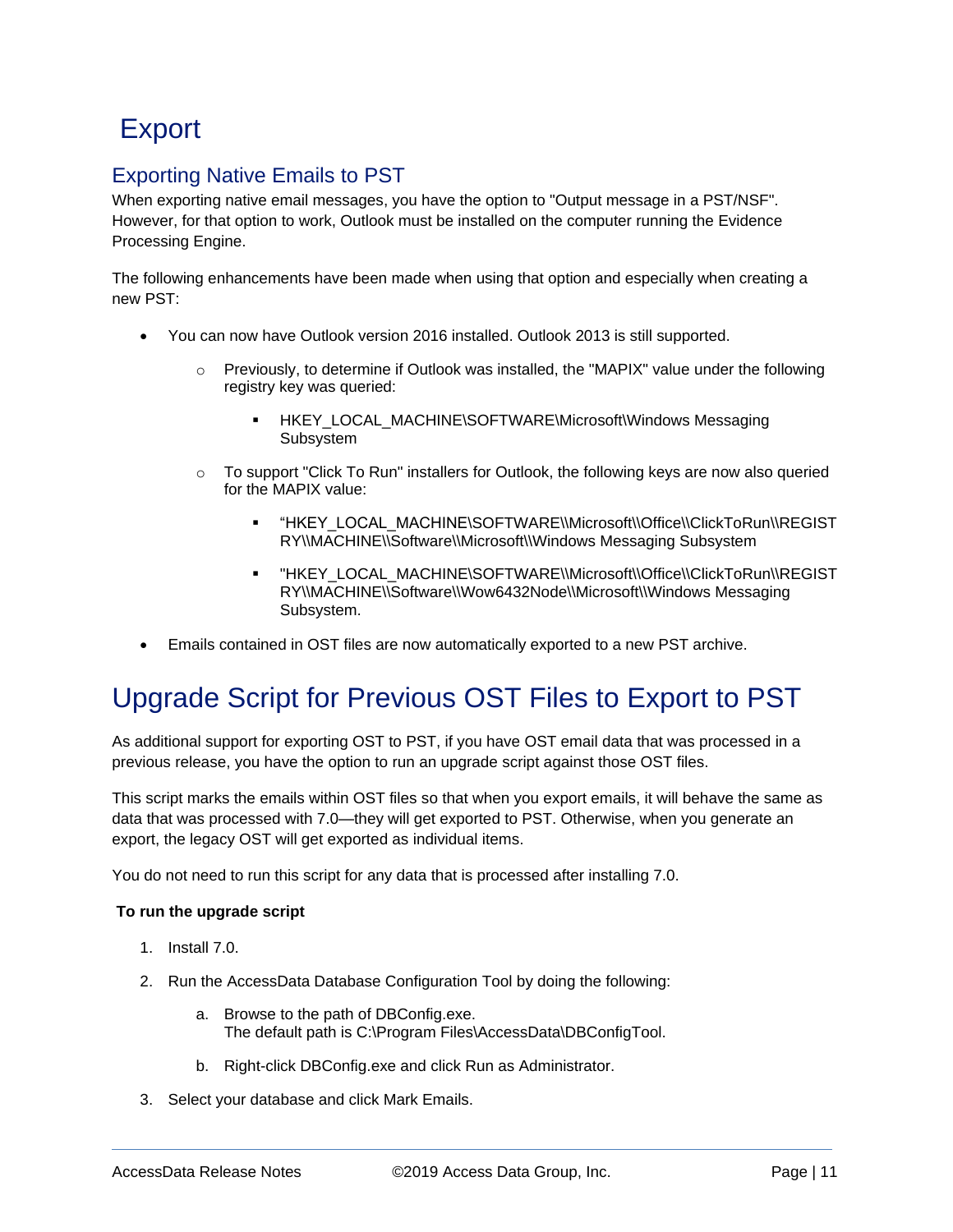4. Click OK in the confirmation dialog.

| Default | Configuration Name | Platform             | Host                 |                        | Database         | Database Version       |
|---------|--------------------|----------------------|----------------------|------------------------|------------------|------------------------|
|         | Default            | Microsoft SQL Server | vm2012R2u1-SQL       |                        | <b>ADG</b>       | 6.3.7.0                |
|         |                    |                      |                      |                        |                  |                        |
|         |                    |                      |                      | Validate               | Update Database  | <b>Execute Scripts</b> |
|         | Add Configuration  | Edit Configuration   | Delete Configuration | <b>Custom Settings</b> | Backup           | Restore                |
|         |                    |                      |                      | Migrate                | Add Windows User | Optimization Settings  |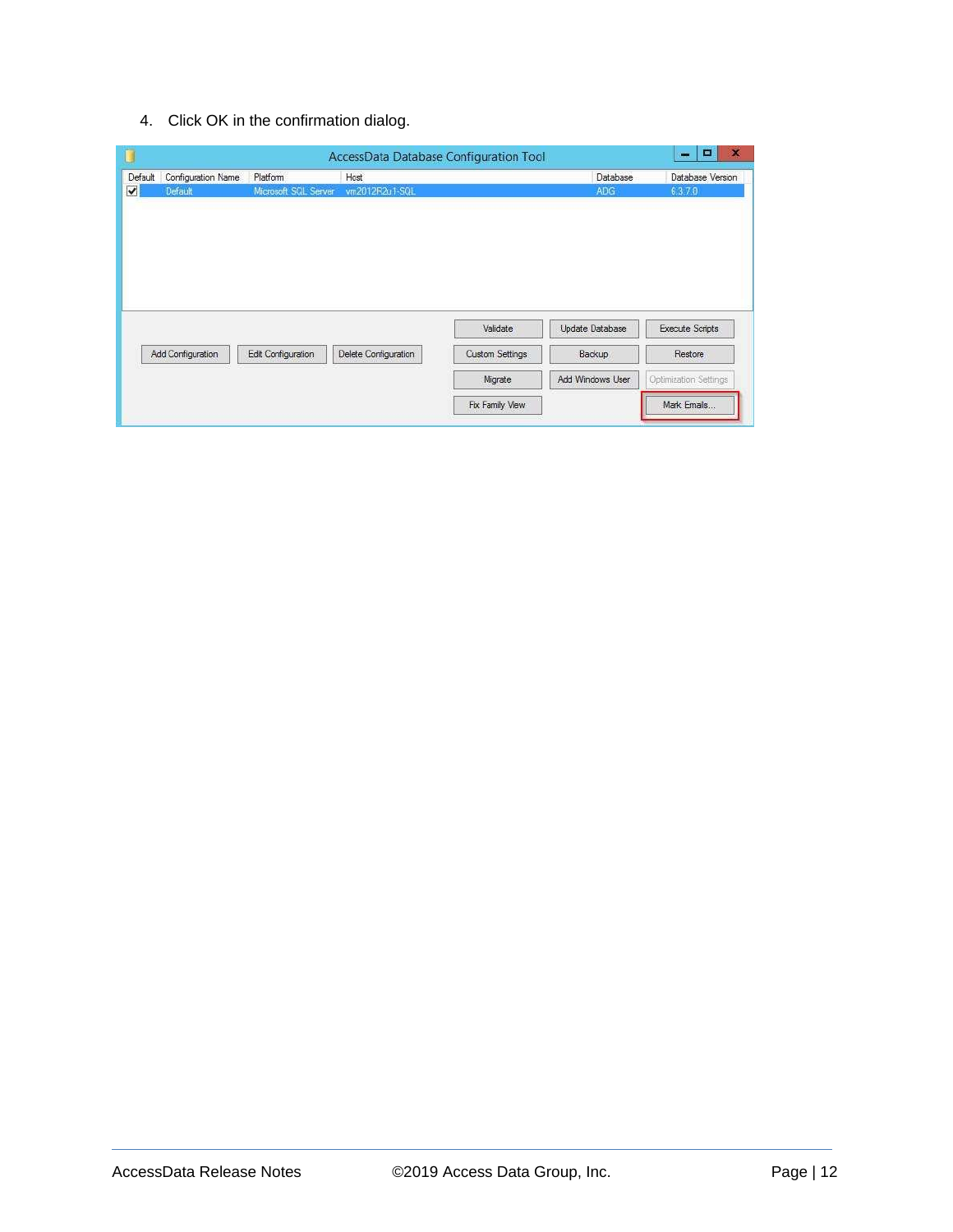## Enterprise API for Existing Agents

It is now possible to connect to an existing agent using Enterprise. This can be performed using a command line prompt.

**Note:** A separate Enterprise license is needed to use this feature.

## Support for Apple File System (APFS)

Enterprise offers support for live files and folders within the Apple File System.

**Notes:** Testing was conducted using macOS High Sierra 10.14.4.

Support for encryption, compression and Snapshot will be addressed in upcoming releases.

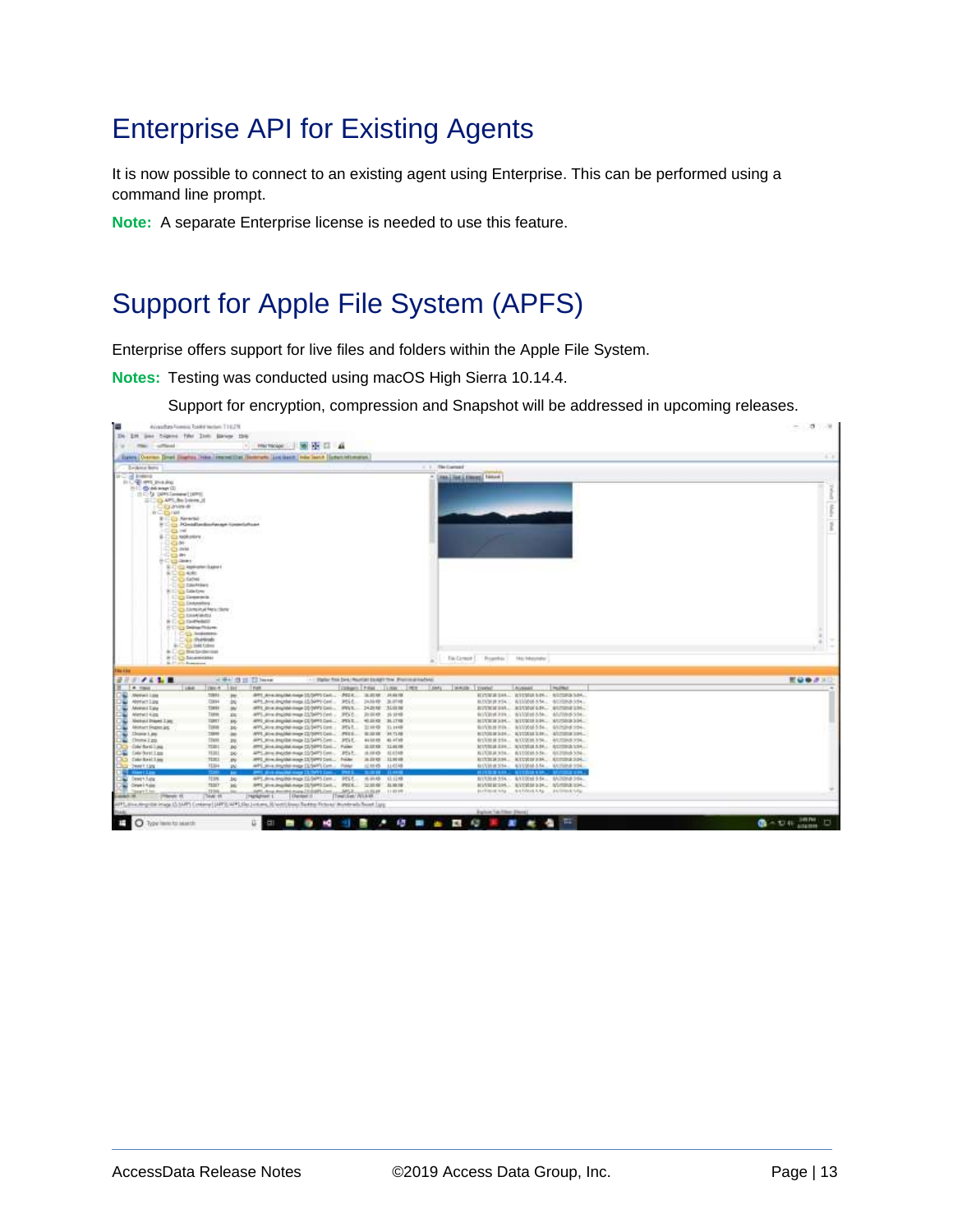## Quin-C Engine Integration

Quin-C Engine integration within Enterprise provides the ability to create cases and run processing jobs from within a command line, providing the ability to automate repetitive processes.

Additional integration enhancements include:

### Image Recognition

The Image Recognition feature trains Enterprise to recognize a specific face or item by leveraging the power of TensorFlow and the Quin-C Server.

|                                                            | Associated Assembly Tusike Version, T.T.I.L.B.I. |                                   |                                                         |            |                                            |                                  |                                      |                       |                                                     |                                                 | $\Box$          |
|------------------------------------------------------------|--------------------------------------------------|-----------------------------------|---------------------------------------------------------|------------|--------------------------------------------|----------------------------------|--------------------------------------|-----------------------|-----------------------------------------------------|-------------------------------------------------|-----------------|
| line follows fiber Dath Menge 1960<br>$-44$                |                                                  |                                   |                                                         |            |                                            |                                  |                                      |                       |                                                     |                                                 |                 |
| <b>Landfriend</b><br><b>Filipin</b>                        |                                                  | December Plan.                    |                                                         |            | 中口 森                                       |                                  |                                      |                       |                                                     |                                                 |                 |
| Easton: Overview Dinast Giogenia:                          |                                                  | Daily England allows Developments |                                                         |            | <b>Arch Dollars Internation</b>            |                                  |                                      |                       |                                                     |                                                 |                 |
|                                                            |                                                  |                                   | liared to: DNA//FRTE For password conversi-             |            | C. J. The Content                          |                                  |                                      |                       |                                                     |                                                 |                 |
| Evideoce hams:                                             |                                                  | Yerth Image Integrity.            |                                                         |            |                                            |                                  |                                      |                       |                                                     |                                                 |                 |
| of a balletin<br>the Co. prophety - people and french      |                                                  | Restore Image to Clvin            |                                                         |            |                                            | <b>Hot Line Literant Terure:</b> |                                      |                       |                                                     |                                                 |                 |
|                                                            |                                                  | Mount transports from             |                                                         |            |                                            |                                  |                                      |                       |                                                     |                                                 |                 |
|                                                            |                                                  |                                   |                                                         |            |                                            |                                  |                                      |                       |                                                     |                                                 |                 |
|                                                            | Did Year                                         |                                   |                                                         |            |                                            |                                  |                                      |                       |                                                     |                                                 |                 |
|                                                            |                                                  | (May Assistant                    |                                                         |            |                                            |                                  |                                      |                       |                                                     |                                                 |                 |
|                                                            |                                                  | Ferrore Prosteo at total          |                                                         |            |                                            |                                  |                                      |                       |                                                     |                                                 |                 |
|                                                            |                                                  | Viselgrin-                        |                                                         |            |                                            |                                  |                                      |                       |                                                     |                                                 |                 |
|                                                            |                                                  | EveryWe 1QL                       |                                                         |            |                                            |                                  |                                      |                       |                                                     |                                                 |                 |
|                                                            |                                                  |                                   |                                                         |            |                                            |                                  |                                      |                       |                                                     |                                                 |                 |
|                                                            |                                                  | Listert Wellsche and              |                                                         |            |                                            |                                  |                                      |                       |                                                     |                                                 |                 |
|                                                            |                                                  | Ray Porker/Script                 |                                                         |            |                                            |                                  |                                      |                       |                                                     |                                                 |                 |
|                                                            |                                                  | <b>Intege Raccipetion</b>         |                                                         |            | Eignatt Images of Interest                 |                                  |                                      |                       |                                                     |                                                 | ×               |
|                                                            |                                                  |                                   |                                                         |            | Hings Tialving                             |                                  |                                      |                       |                                                     |                                                 |                 |
|                                                            |                                                  |                                   |                                                         |            | <b>Ho Intege Racegotten</b>                |                                  | <b>Boot Properties Han Imagement</b> |                       |                                                     |                                                 |                 |
|                                                            |                                                  |                                   |                                                         |            |                                            |                                  |                                      |                       |                                                     |                                                 |                 |
| <b>Elia Stat</b>                                           |                                                  |                                   |                                                         |            | Facial Training                            |                                  |                                      |                       |                                                     |                                                 |                 |
| / E & Minnesometrade for its of this way<br>提示法            |                                                  |                                   |                                                         |            | <b>Bifuce Stroystan</b>                    | <b>Tree local nummer</b>         |                                      |                       |                                                     |                                                 | <b>图目数点</b> 300 |
| Lake<br>$4.198\%$                                          | Two r                                            | 14st                              | Auti                                                    | Calegary   | P-Size<br>$L$ files                        | HOS                              | <b>B482</b>                          | <b>BALSE EQUARE</b>   | Aussei                                              | mathel                                          |                 |
| WDLee                                                      | ista                                             | m                                 | premise completed thru 250                              |            | 12,33.08<br>via                            | (Fatch)                          | DVR.                                 |                       | устронное просудать проседения.                     |                                                 |                 |
| 后远加                                                        | wh:<br><b>HNIE</b>                               | m                                 | problem -people and th                                  | 366        | 12,6948<br>ria                             | Startin.                         | 19410.                               | <b>MEEDING A-SK.C</b> |                                                     | MINIMUM  100/818 EM.                            |                 |
| 01-7.8%                                                    | 3822                                             | m                                 | graphics - people and Hu-                               | <b>PHO</b> | <b>Vilk</b><br>37718                       |                                  | ABAZEL LIFTEL                        |                       | 3222018824. 3222018824. 12232019.54L                |                                                 |                 |
| <b>IT</b><br>29-4.306                                      | 3813<br><b>HEST</b>                              | 3H<br>m                           | greathest - become wret this  9451                      |            | $+48$<br><b>15422</b>                      |                                  | Owlls., subtt.,                      |                       | 1010/04/05  3010/01/639  1/2/25/01/42               |                                                 |                 |
| All Builds                                                 |                                                  |                                   |                                                         |            |                                            |                                  |                                      |                       |                                                     |                                                 |                 |
|                                                            |                                                  |                                   |                                                         |            | <b>Vide</b><br>12.3810                     |                                  | <b>MANAS BLUTE</b>                   |                       | MOSTRADA ESSIGNASA LISTORIANA.                      |                                                 |                 |
| 014.35                                                     | in in<br><b>HARDE</b>                            | 198                               | grams a - people and thus - SPEE                        |            | <b>FIRE</b><br><b>MAY H</b><br><b>AART</b> |                                  | Hole: N.B.I.E.                       |                       | MIDDIG ROLL NIGHTS SERVICES OF                      |                                                 |                 |
|                                                            | ш                                                |                                   | minister specialistics.<br>graphics - gauges and m  94% |            | <b>4580 m</b>                              | 49411<br>et/Will                 | 4150/1.                              | MODIALS 9:24          | H102019-02K  12232819-2-44                          |                                                 |                 |
| 普多加<br>101.54                                              | 3117<br>1022<br><b>Decadil</b>                   | 104<br><b>SHE</b>                 | graphic people and the  (PPS                            |            | <b>YAB</b><br>via<br>4000 W                | <b>HATILL</b>                    | astra.                               |                       | 3/22/2010 0:24  2/22/2010 0:24  1/23/2010 0:44      |                                                 |                 |
| guns L.gg                                                  | 1028<br><b>HEIGHT</b>                            | $\Rightarrow$                     | market -pook and fit 300                                |            | <b>SALE</b><br>168                         |                                  | 605561 75023K                        |                       | 3/22/2010 Fr (ALL 3/22/2019 0:24, 12/23/2010 2:35). |                                                 |                 |
| <b>GOVE 22 201</b>                                         | 10.01<br>194810                                  | <b>PH</b>                         | predict considered that PEC                             |            | <b>Vilk</b><br><b>SISTE:</b>               |                                  | fattle: shemm.                       |                       | 3222018-24 2222018-24 22220 2411                    |                                                 |                 |
| some 11.bg                                                 | W35<br><b>FRANK</b>                              | $\overline{ }$                    |                                                         |            | rite<br><b>MOIR</b>                        |                                  | although the Tiber                   |                       | MILIBOR R.DS. . 10220019-0:04.                      | SITE/2010/4/11.                                 |                 |
| gunst 12 ang                                               | 1010<br><b>FRAGE</b>                             | 3H                                | practics - people and th POS                            |            | vida<br>1142487                            | action                           | ADSOLUTION                           |                       | 1030014804 1033031604 1030019401                    |                                                 |                 |
| oursi-13 pm                                                | 3033<br><b>FRESH</b>                             | 38                                | prestruct - people and th                               | <b>JPD</b> | rite<br>4637/5                             | 050607.2                         | FORM.                                |                       | 5/22/2010 R/DK., 3/22/2010 R/DK.,                   | UD/S D-401.                                     |                 |
| p.m-19.0g<br>$3.05 - 15.3$                                 | <b>SETH</b><br><b>FREE</b><br><b>WTR</b>         | ы<br>m                            | player coupe and this 1993<br>ments - posse and th 265  |            | <b>HA</b><br>256,730<br>704<br>抗静症         | MAG-                             | HAMOS.<br>BOWL: HOOM                 |                       | <b>ELLIBORN CH., 1120018-004</b>                    | AUDIOIRENT HISTORICH, HIMMINKEL,<br>UD/NB +0L   |                 |
| (Arlie 16:34)                                              | <b>IST</b><br>prima and                          |                                   | previous conspicious discussions                        |            | Vilk.<br>75279                             | VAM NO.                          | 299619                               |                       | NOADSER RIDE, 101000 H EPL. 101000 H 403.           |                                                 |                 |
| gums 17.302                                                | 1637<br><b>HARTE</b>                             | ш<br>m                            | prachine crossle and th 3450                            |            | <b>Yie</b><br>42858                        | Hifts                            | <b>STARBLE</b>                       |                       | 3/21/2018 8:24  102/2018 8:24                       | 1/23/2010 4:03                                  |                 |
| pune 18.3mg                                                | 33<br>PRAIDE                                     | m                                 | graphics - people and th 3460                           |            | <b>Hill</b><br>spoint.                     |                                  | Jeleks, featur.                      |                       |                                                     | EXECUTIVE BLDR., 49322039 BLDR., 12232039 ROL., |                 |
| guns 15 jmg                                                | 959<br><b>HARME</b>                              | <b>DI</b>                         | plants - people and thus. 1995                          |            | <b>YOR</b><br>10, 19, 495                  |                                  | Street., 5500cft.,                   |                       | 102201010A. 202203-9-24. 12230919-603.              |                                                 |                 |
| 908134                                                     | 1241<br><b>HARAK</b>                             | m                                 | started -seate and thur. PEC                            |            | Vile<br>som a:                             |                                  | vanu. arru.                          |                       | <b>MUNICIPAL BUILDINGS, LINXIESH,</b>               |                                                 |                 |
| <b>Trimmer: 81</b>                                         | Treas: All                                       |                                   | <b>Fluringham</b> 1<br>Charters 3                       |            | 7144 - Days 0.00, 7100                     |                                  |                                      |                       |                                                     |                                                 |                 |
|                                                            |                                                  |                                   |                                                         |            |                                            |                                  |                                      |                       |                                                     |                                                 |                 |
| <b>Jacket: 31</b><br>greatists-people and thropical 7 (eq. |                                                  |                                   |                                                         |            |                                            |                                  | Trainer Tab Fiber (Note)             |                       |                                                     |                                                 | <b>THE</b>      |

Image Recognition training is performed by using a bounding box on either a single image or set of images. Once trained, users can search the case data for similar images. Filters for each set of results are created based on the training data file name. These filters are automatically applied to responsive images, allowing investigators to use a single filter to quickly view results.

Responsive image sets can also be exported.

The Image Recognition option is available in the Tools menu and contains the following options:

- Export Images of Interest
- Image Training
- Do Image Recognition
- Facial Training
- Do Facial Recognition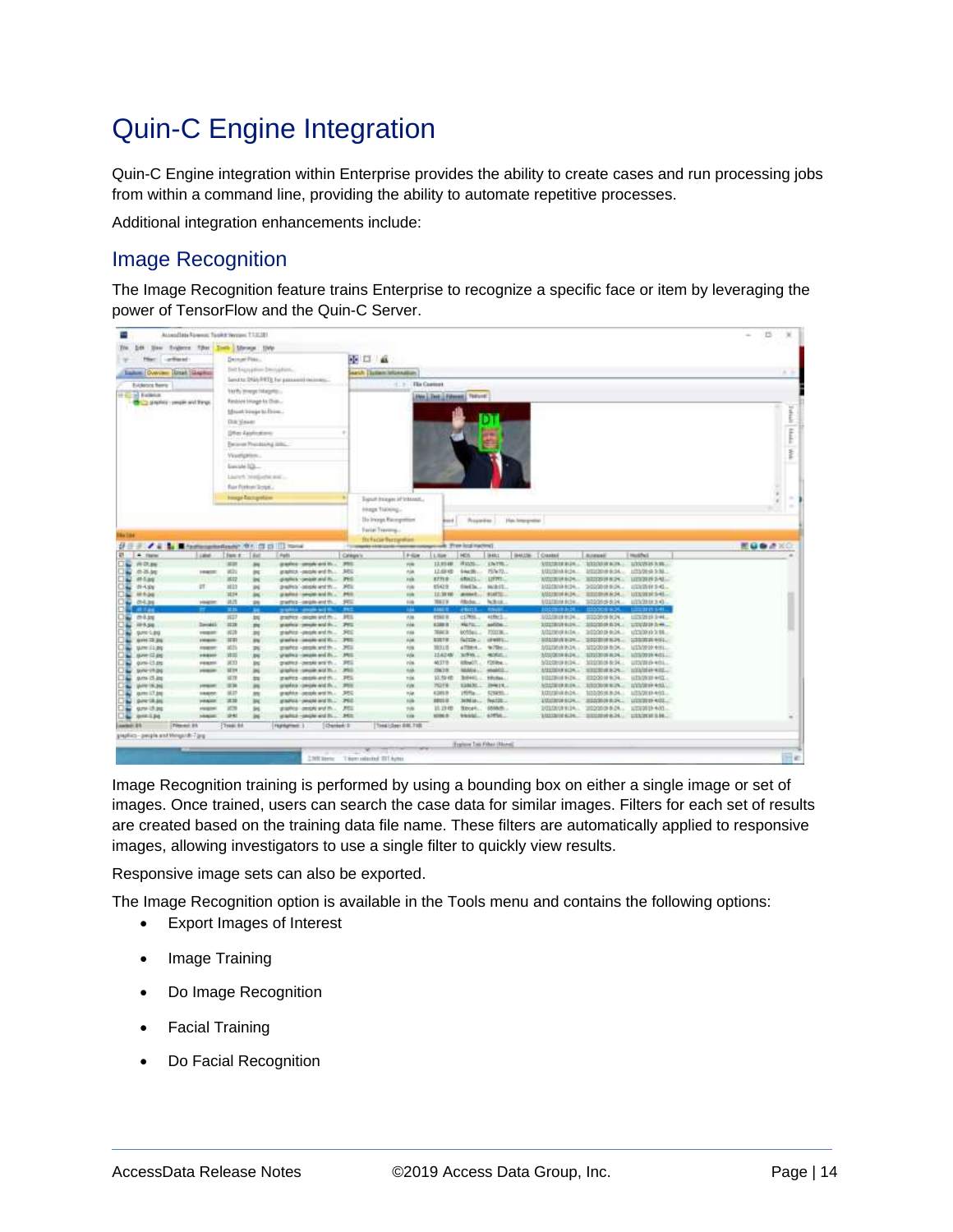## EP support for Custom Yara Rules

Custom Yara Rules are now supported in the Enterprise Evidence Processing Engine. This allows for improved malware detection capabilities within Enterprise.

When analyzing executable code (DLL's and EXE's), the Evidence Processing Engine evaluates a given set of Yara rules to determine if executable code is malicious. It will then report that information in an HTML file in the UI. This enhanced functionality allows the EP to evaluate additional Yara rules as part of the process mentioned above. By setting the value of the following registry key to a directory with custom rules files (\*.rule) in it.

```
"SOFTWARE\\AccessData\\Products\\Common\\CustomYaraRules"
```
The custom rules in the directory listed above are evaluated during the process and reported in the HTML file.

To use this feature, the rules need to be in stringlist category, as shown below:

```
rule autorun_0 {
meta: category = "stringlist"
name = "HKLM\\System\\CurrentControlSet\\Control\\Terminal
Server\\Wds\\rdpwd\\StartupPrograms"
strings:
$a = "System" wide ascii nocase
$b = "CurrentControlSet" wide ascii nocase
$c = "Control" wide ascii nocase
$d = "Terminal Server" wide ascii nocase
$e = "Wds" wide ascii nocase
$f = "rdpwd" wide ascii nocase
$g = "StartupPrograms" wide ascii nocase
condition:
5 of ( $a, $b, $c, $d, $e, $f, $g )
}
```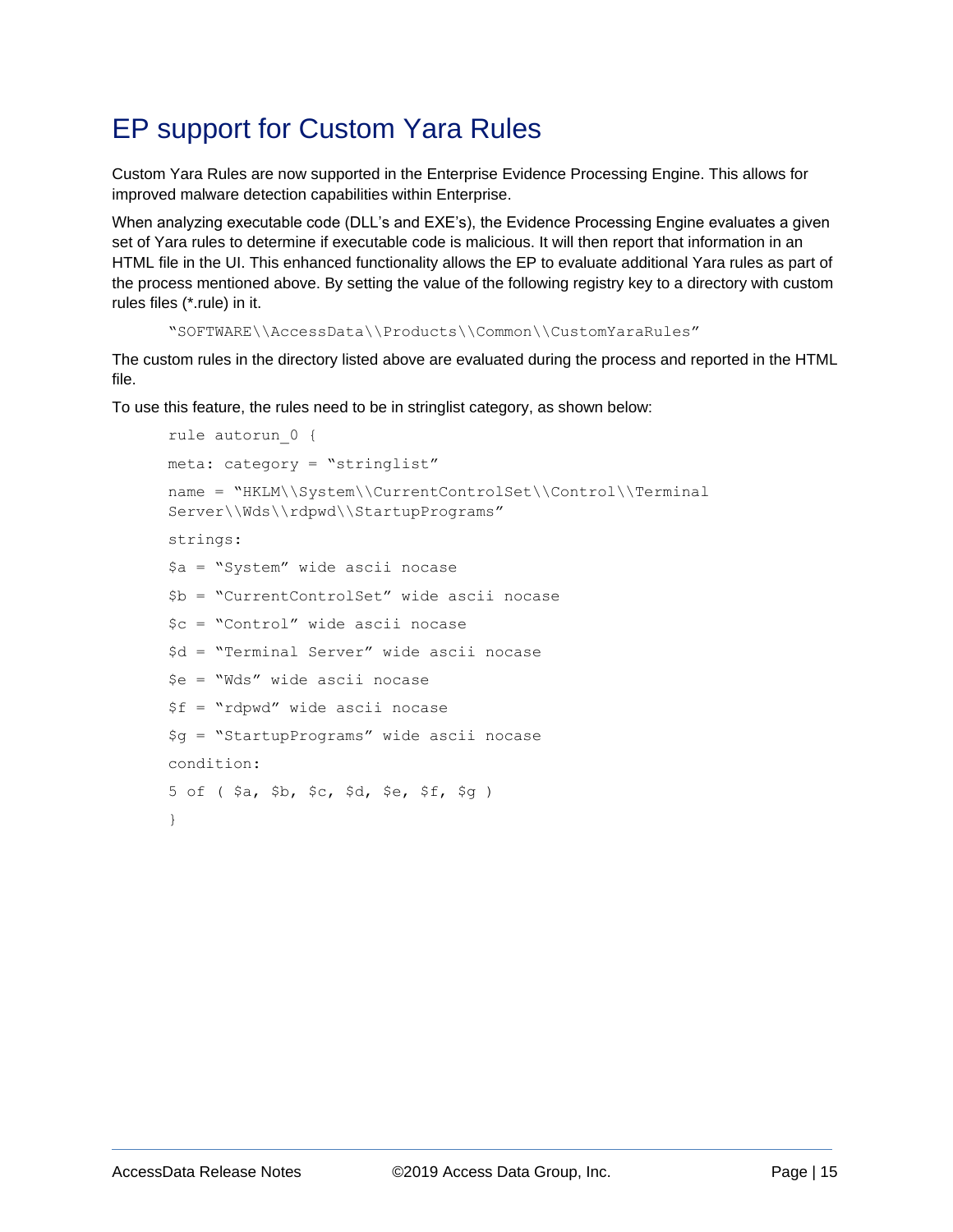# <span id="page-15-0"></span>Important Information

## Supported Platforms

### Windows Operating Systems Support

You can install AccessData® AD Enterprise on the following operating systems:

- Windows 10 Version 1709 (OS Build 16299.309) and 1809 (OS Build 17763.437)
- Windows Server 2012
- Windows Server 2016

See the AD Enterprise System Implementation Guide at

<https://support.accessdata.com/hc/en-us/sections/200667399-System-Specification-Guides>

#### Microsoft SQL Server Support

The following SQL databases are supported:

- SQL Server 2012
- SQL Server 2014
- SQL Server 2016

### PostgreSQL Support

The following versions of PostgreSQL are supported:

- $•$  9.6.3.5
- 11.2 (this is the version provided with the installation files)

## For Additional Information

#### Latest Documentation

The documentation is sometimes updated. For the latest documentation, see the product download page:

<http://accessdata.com/product-download>

or download the zip file from

[www.accessdata.com/productdocs/adenterprise/adenterprise.zip.](file://buildstore/documentation/Working_Copy/Forensics/FTK_Lab_Pro_Ent/Current/7.x/Release_Notes/7_1/www.accessdata.com/productdocs/adenterprise/adenterprise.zip)

### Installation and Upgrade

- If you install AD Enterprise on a Windows 2003 64-bit computer, you must configure the ASP .NET service extension. To configure this, do the following:
	- o Open the Microsoft Internet Information Services (IIS) Manager.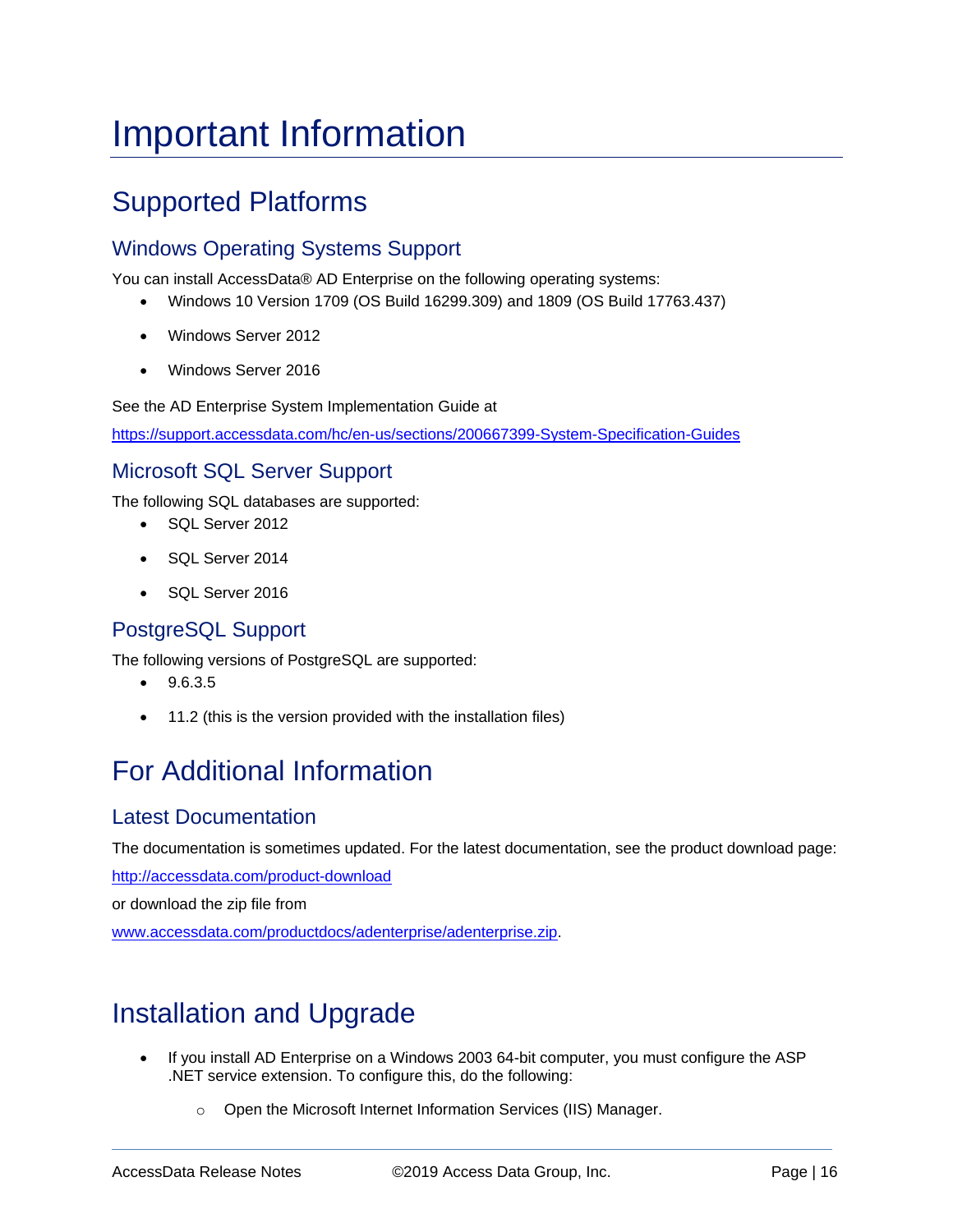- o In the left pane, click Web Service Extensions.
- o In the extensions list, click ASP.NET v4.x.
- o Click Allow.
- The FTK Suite (FTK, AD Lab, AD Enterprise) no longer supports multiple products of the same version running on the same machine at the same time. The user can only install one of the three products of a specific version on a single machine. (29786, 30927)
- AD Enterprise supports Distributed Processing Engines (DPEs).

### <span id="page-16-0"></span>Cloud Based Relational Database Services (RDS) Support

The AccessData Suite can now utilize the power and scale of Amazon Web Services™ managed relational database service (AWS RDS).

Users have the option to use the AWS™ provided PostgreSQL engine or the AWS Aurora™ service. AWS PostgreSQL RDS is wire-compatible with PostgreSQL 9.6.x.

AWS Aurora is an Amazon proprietary service that is PostgreSQL compatible offering up to 3x faster than a traditional PostgreSQL 9.6.x instance.

To use the amazon RDS Instance, you will need to set up your instance in your AWS console prior to installing the AccessData Suite. When selecting your RDS instance, make sure that the DB engine version for both Aurora and RDS is 9.6.x or higher. AccessData does not support PostgreSQL version 10 in this release.

You will also need to specify a "master" user. This is to work around the limitation that the RDS and Aurora PostgreSQL engine(s) will not allow users to have access to the "postgres" user within the DB engine. Please discuss this and all security implications with your network or database administrator(s).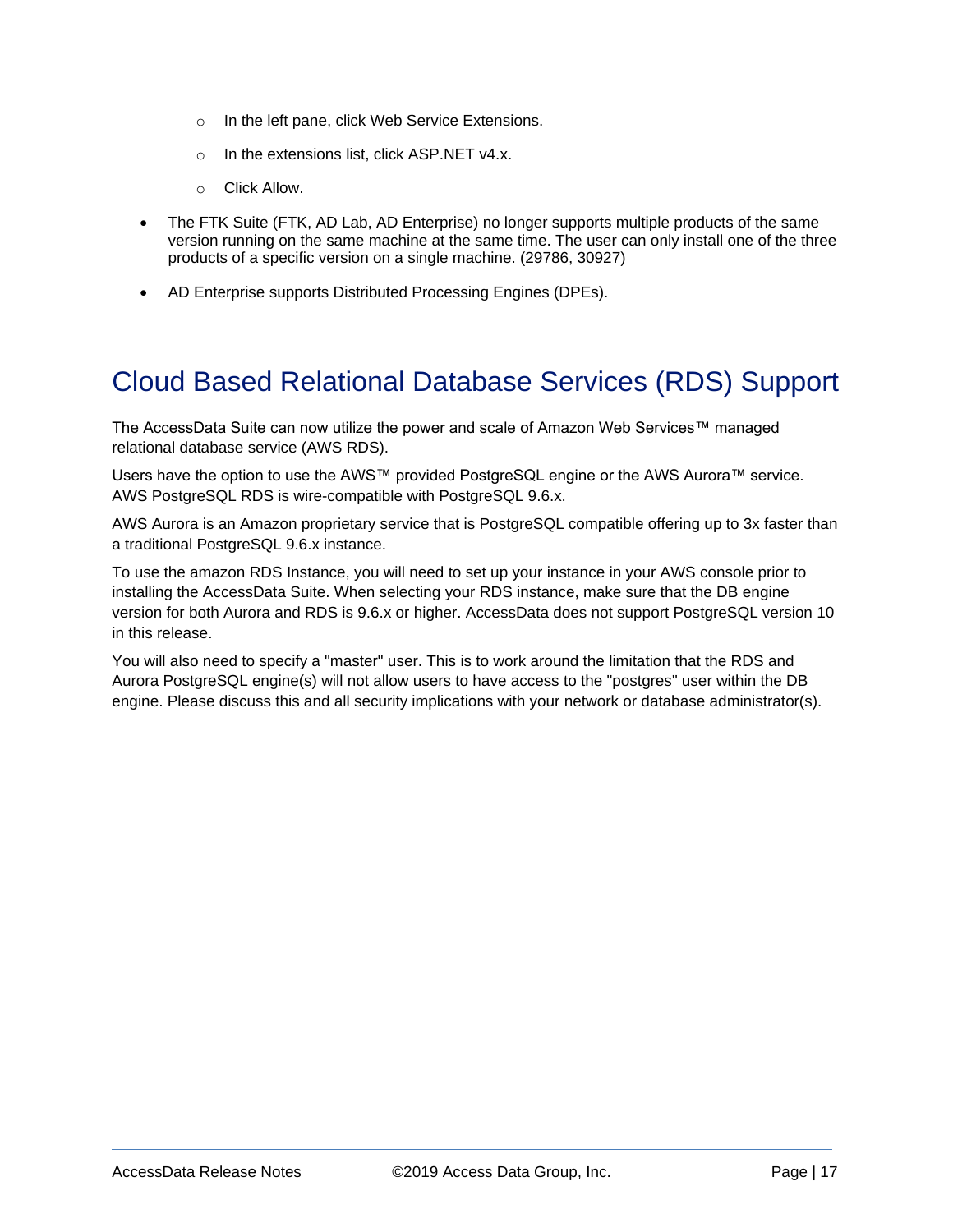Once you have selected and set up your database instance, you will use the "endpoint" on the status screen to connect your database.



Once this endpoint is available, you will be able to select "Cloud Based" on the UI of the "Add Database" screen for the AccessData Suite.

| Add Database                                      |                |
|---------------------------------------------------|----------------|
| RDBHS                                             |                |
| PostgreSQL                                        |                |
| Host (IP or DNS name)                             |                |
| doinstancename, used, regionurds, amazonavis, com |                |
| Display name (cotional)                           |                |
| Unar Dafraud - Dit Inlentifier                    |                |
| Pastgres doname                                   |                |
| ADC-                                              |                |
| Port number                                       | IP Cloud Rased |
| V Use Default Port                                |                |
| <b>C</b> Use this project became                  |                |
| The residuals detailed                            |                |
|                                                   |                |

When prompted, enter both the Username and Password you provided during the RDS set up in your AWS console. Once complete, the database(s) for your products will be in the AWS cloud, alleviating the need for an on-premises Database server and instance.

**Important:** AccessData recommends not making the Database "Publically accessible" for security reasons. If using a VPN to connect to your cloud provider, you will need to update the rules for your security group to allow connections over your VPN.

### <span id="page-17-0"></span>AD Product Virtualization and Cloud Guidelines

#### **Overview**

This document outlines the support boundaries and procedures for supporting virtualized environments with AccessData software.

#### **Introduction**

While virtual machines have not traditionally been supported with AD Products; the fact is that most customers – small/medium business as well as large enterprise have rapidly moved away from a 1:1 server configuration for their workloads. Running virtual machines and sharing the resources have long been a way to maximize the investment of computing resources.

*A virtual machine / virtualized environment that is properly configured will work as reliably, and perform essentially the same as a physical server with dedicated resources.*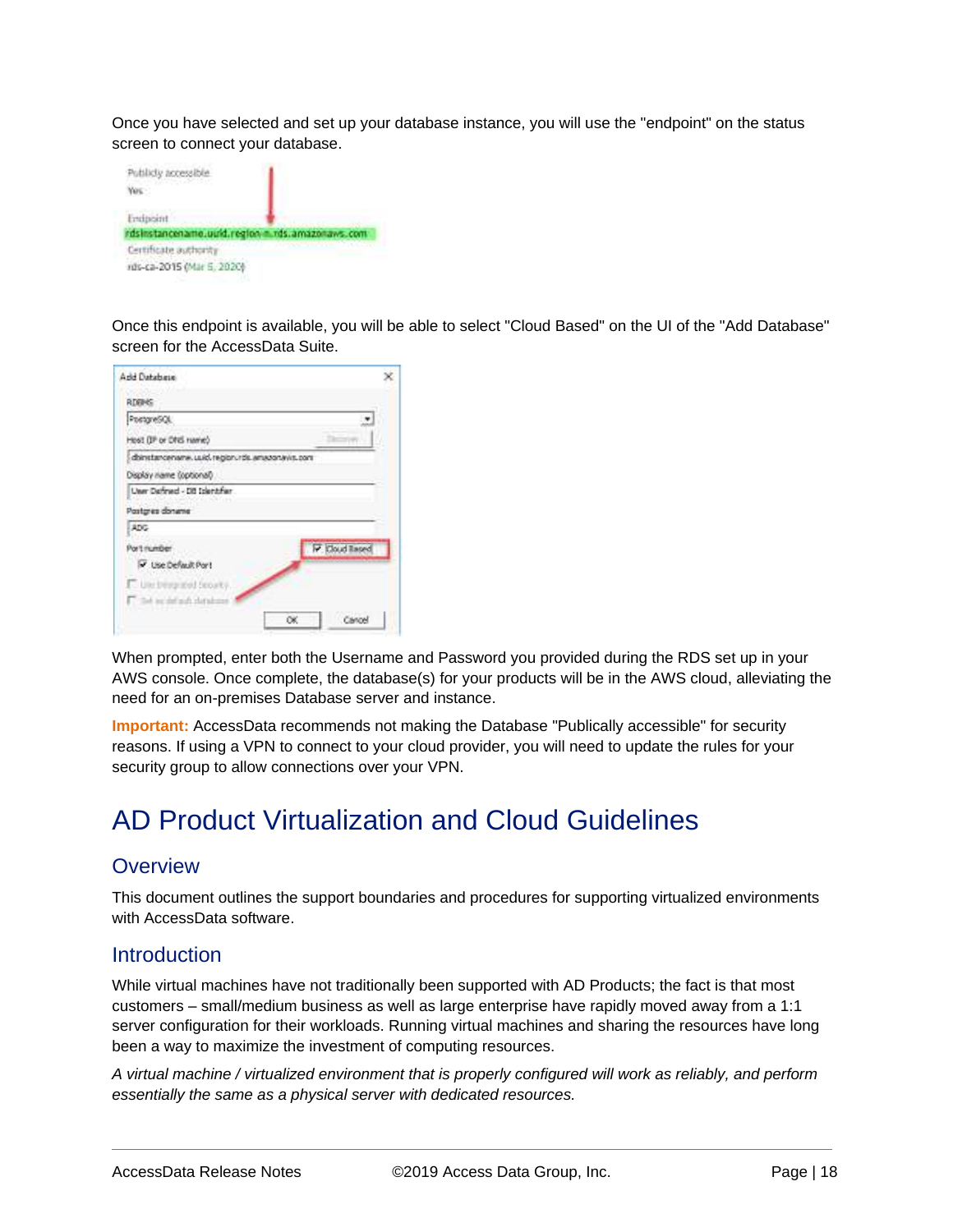### Supported Virtual Environments

AccessData products are certified, and will work on the following Hypervisors and Cloud Based Environments:

| <b>Vendor/Service Provider</b>                            | <b>Version</b>                                                                                | <b>Notes</b>                                                                              |
|-----------------------------------------------------------|-----------------------------------------------------------------------------------------------|-------------------------------------------------------------------------------------------|
| VMware vSphere / ESXi                                     | 6.1 and higher                                                                                | VMs must be Version 10 or<br>higher                                                       |
| Microsoft Hyper-                                          | V2012 R2 release and higher                                                                   | VMs must be Generation 2                                                                  |
| Amazon Web Services Elastic<br>Compute Cloud (EC2)        | <b>AMIs running Windows Server</b><br>2016                                                    | AccessData recommends using<br>c5/m5 compute fleets for AD<br>Products.                   |
| Amazon Web Services Relational<br>Database Services (RDS) | PostgreSQL Version 9.6.3 and<br>higher. Aurora instances must<br>not be version 10 or beyond. | AccessData recommends using<br>db.m4 and db.r4 instances in<br>your RDS deployment.       |
| Microsoft Azure Compute<br>Services                       | Azure Windows Virtual Machines<br>running Windows Server 2016                                 | AccessData recommends using<br>Dsv2, Dsv3, Dv3 and Dv2<br>compute fleets for AD Products. |

AccessData realizes there are other options for your cloud compute and virtualization infrastructure, however our products have not been tested on them for functionality and will not support providers and infrastructure outside of the guidance listed above.

### Support Boundaries

AccessData will support its products in a virtual environment running on supported operating systems and environments by both the Vendor/manufacturer and AccessData.

Our software is designed and tested to work on various versions of Microsoft Windows, and our support strategy is based upon these being in compliance with vendor support and EOL Matrices.

AccessData does require that all of a customer(s) virtual resources are configured in alignment with our best practices and configuration work flow as outlined in our product documentation or as specified by our support team(s).

This includes ensuring that Virtual Machine resources are statically set and not dynamically set, nor controlled by the hypervisor – This applies specifically to the Processor Allocation, RAM, and Block Storage for a virtual machine to ensure they never go below a minimum threshold as outlined in our configuration guidelines.

#### Support Exclusions

- Underlying Network Performance problems on a Virtual switch
- Underlying disk performance problems on a virtual machine and/or host
- Connectivity to storage beyond ensuring AccessData's products can connect to their resource(s)
- Non AccessData software issues (e.g. Microsoft SQL Server)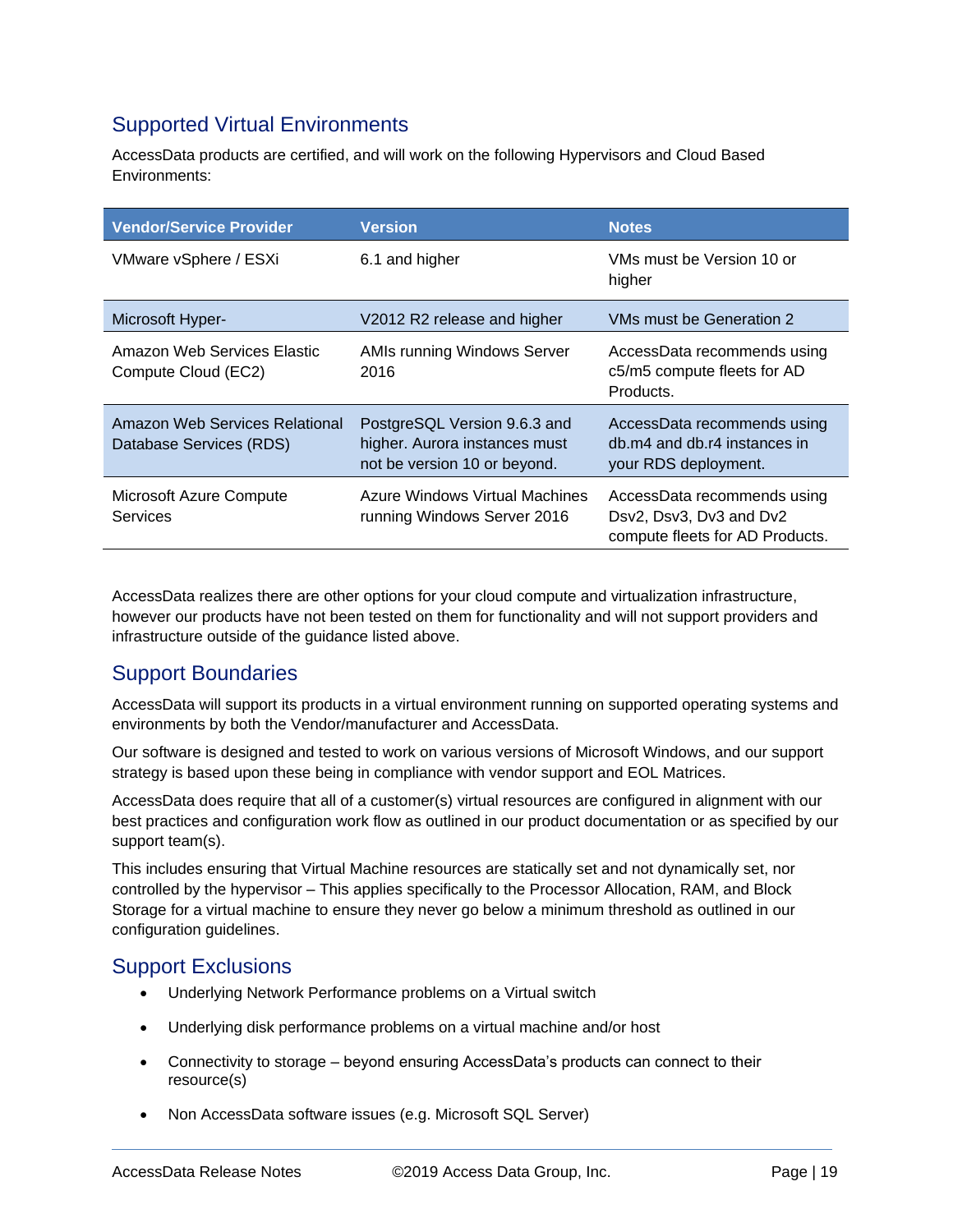- Clustering / High Availability / Resiliency software
- Protocol specific errors, including but not limited to
	- o iSCSI Protocol Errors
	- o VLAN Tagging
	- o Virtual Machine Queue(s) (VMQ) on 10 GB Networks
	- o Attempting to mount volumes over Network File System(s) (NFS)
- Under provisioning/configuration errors on a virtual machine.

#### Links and Resources

Microsoft Windows Server Product Lifecycle:

<https://support.microsoft.com/en-us/lifecycle/search/1163>

VMware Lifecycle Product Matrix:

[https://www.vmware.com/content/dam/digitalmarketing/vmware/en/pdf/support/product-lifecycle](https://www.vmware.com/content/dam/digitalmarketing/vmware/en/pdf/support/product-lifecycle-matrix.pdf)[matrix.pdf](https://www.vmware.com/content/dam/digitalmarketing/vmware/en/pdf/support/product-lifecycle-matrix.pdf)

**Important:** Not All products are guaranteed to work with all products from a specific vendor!

## Running PostgreSQL on a Virtual Machine

If you run PostgreSQL on a virtual machine with a dynamically allocated virtual hard drive, you must manually stop the PostgreSQL service before rebooting the virtual machine. Otherwise, PostgreSQL will become corrupted.

If you run PostgreSQL on a virtual machine with a fixed size virtual hard drive, then PostgreSQL will not become corrupted when rebooting.

This does not apply to PostgreSQL instances hosted in a managed database service such as AWS Relational Database Service™.

## Agent Support

 Official Support for Red Hat Linux 6.x and 7.x The 6.2 Linux Agent requires GLIBC 2.17 or newer. Collection from a system running on an older GLIBC version can be attempted using the 6.1 version of the Agent, which can be obtained by contacting AccessData Support. A system's GLIBC version can be determined by running the following command: Idd -version.

## MEMORY ANALYSIS

The memory analysis tool is only available for use up to Windows 7, 64 bit.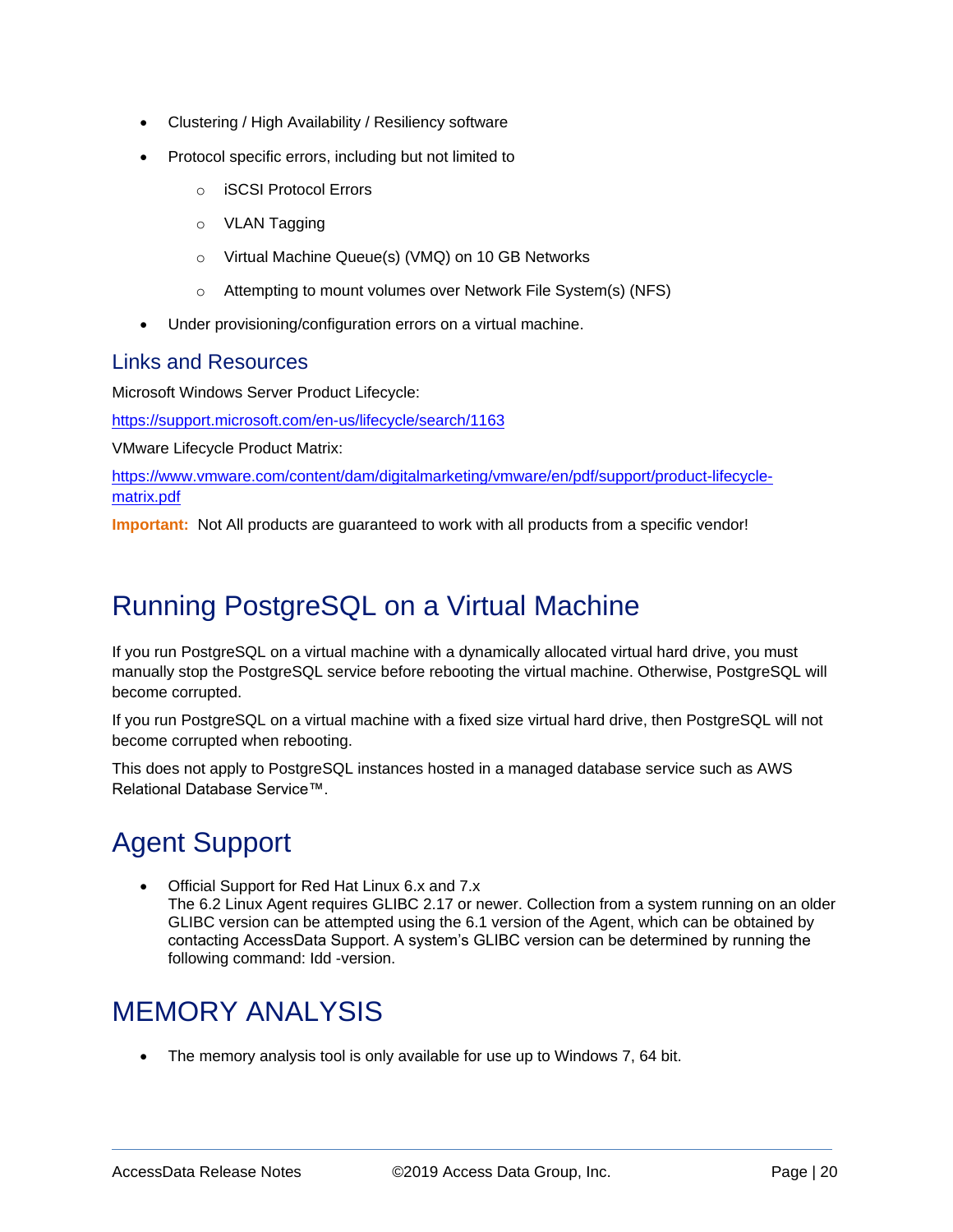## KFF

- The KFF Server uses the Apache Cassandra database. The version of Cassandra being used requires 64-bit Java 8. No other version of Java (7 or 9) is currently supported.
	- To install Java, go to:<https://java.com/en/download/windows-64bit.jsp>
	- $\circ$  If you are using a 32-bit browser, your browser may automatically download the 32-bit version. You must use the 64-bit version.
- Make sure that you use the latest version of the KFF Server. See<https://accessdata.com/product-download> > Known File Filter 5.6 and up.
- When importing data using the KFF Import Utility, make sure that you get a confirmation that the import is complete before processing data using that KFF data. This is particularly important when importing NSRL data that takes several hours to import.
- Only the Project VIC and NSRL sets are locked/protected. All other sets in the KFF can be modified and archived.

### Recommendations

- Cerberus writes binaries to the AD Temp folder momentarily in order to perform the malware analysis. Upon completion, it will quickly delete the binary. It is important to ensure that your antivirus is not scanning the AD Temp folder. If the antivirus deletes/quarantines the binary from the temp, Cerberus analysis will not be performed.
- If you choose to have a case's database files placed in the case folder, do not move your case folder without first archiving and detaching the case.
- When creating a Custom Data View, the available filter list should not include: Checked Files, Unchecked Files (checked status is not available across users), Bookmarked Files, Labeled Files (too broad and will include all bookmarks or labels). These filters have been removed from the list. (6533)
- Difference in file handling when using Belkasoft parsing:
- If a SQLite database is encountered in the evidence that could have been handled by the Belkasoft parser but the Belkasoft All-in-One processing option was not checked, that SQLite database will get expanded using a generic SQLite expansion that shows tables and rows.
- Any evidence processed in this manner that is later re-processed (using Additional Analysis) with the Belkasoft All-in-One expansion option will NOT be expanded using Belkasoft technology but will remain with the original expanded items.
- To expand a SQLite database using Belkasoft technology that has already been expanded as a generic SQLite database, it must be added as a new, different piece of evidence, or a new case must be created.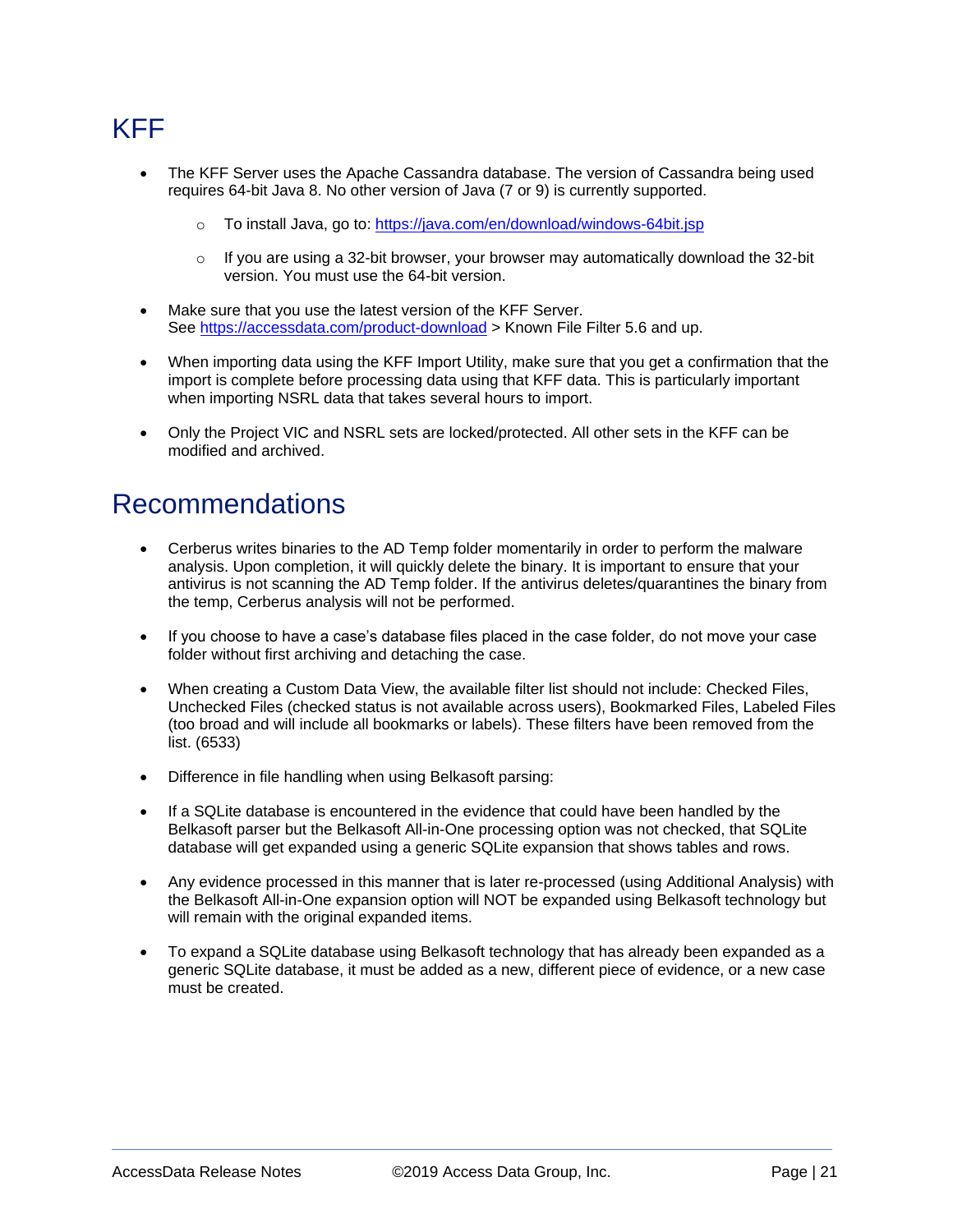# Known Issues in 7.1

#### Distributed Processing Manager

 When using a Distributed Processing Manager, and creating a project using a local path, you may receive an error that it cannot find ProcessingHost.exe. (9104)

Workaround: Manually change the case path and/or evidence path to UNC.

#### **Processing**

- When attempting to process a disk image with a partition that has more that 31 restore points, that partition is listed as "Unrecognized File System". (16723)
- A user with the Project/Case Administrator role can restore/attach any case, not just the cases that the user has rights to. However, if the user does not have rights to a case that is restored/attached, they still cannot see it in the Case List. (15804)

#### **Decryption**

 When adding an image encrypted with FileVault2 on Mac 10.11 or later, you are not prompted for a password and as a result, the image data is not recognized. (17440)

#### **Chats**

- The Belkasoft option is for parsing chat messages and using AccessData's parsing, and when available, will result in additional extracted data.
- If you use the All Communications processing profile and you have Belkasoft marked, Viber and Hangouts information is not parsed correctly. Only chat messages are returned. (17155)

#### Windows 10 Mail

 When viewing Windows 10 Mail (Unistore Database) evidence, Submit Date data is not available. (14165)

#### Viewers

• In Examiner and in the Web HTML 5 viewer, if you are viewing web content that has an Adobe SWF files in it, the SWF file will not be displayed. (17554)

#### Python Script Wizard

- If you open the Python Script Wizard, and you don't have a Python environment installed, in the Python Environment field, instead of a clear message, you will see a message the says "The system cannot find the specifiedExit Code : -98765". (17563)
- Python 2 environments will not have access to some features due to restrictions of the software.

#### File Systems

 Support for the Apple File System does not include APFS encryption or APFS compression, deleted files or archives.

#### Remote Data Acquistion

- Improved IP address checking for hostid 0 and hostid 255 in both the range and the singleton remote data acquisition. (16255)
- when entering a FQNM of Hostname, you can now enter a value longer than 24 characters and can start with a number. (16411)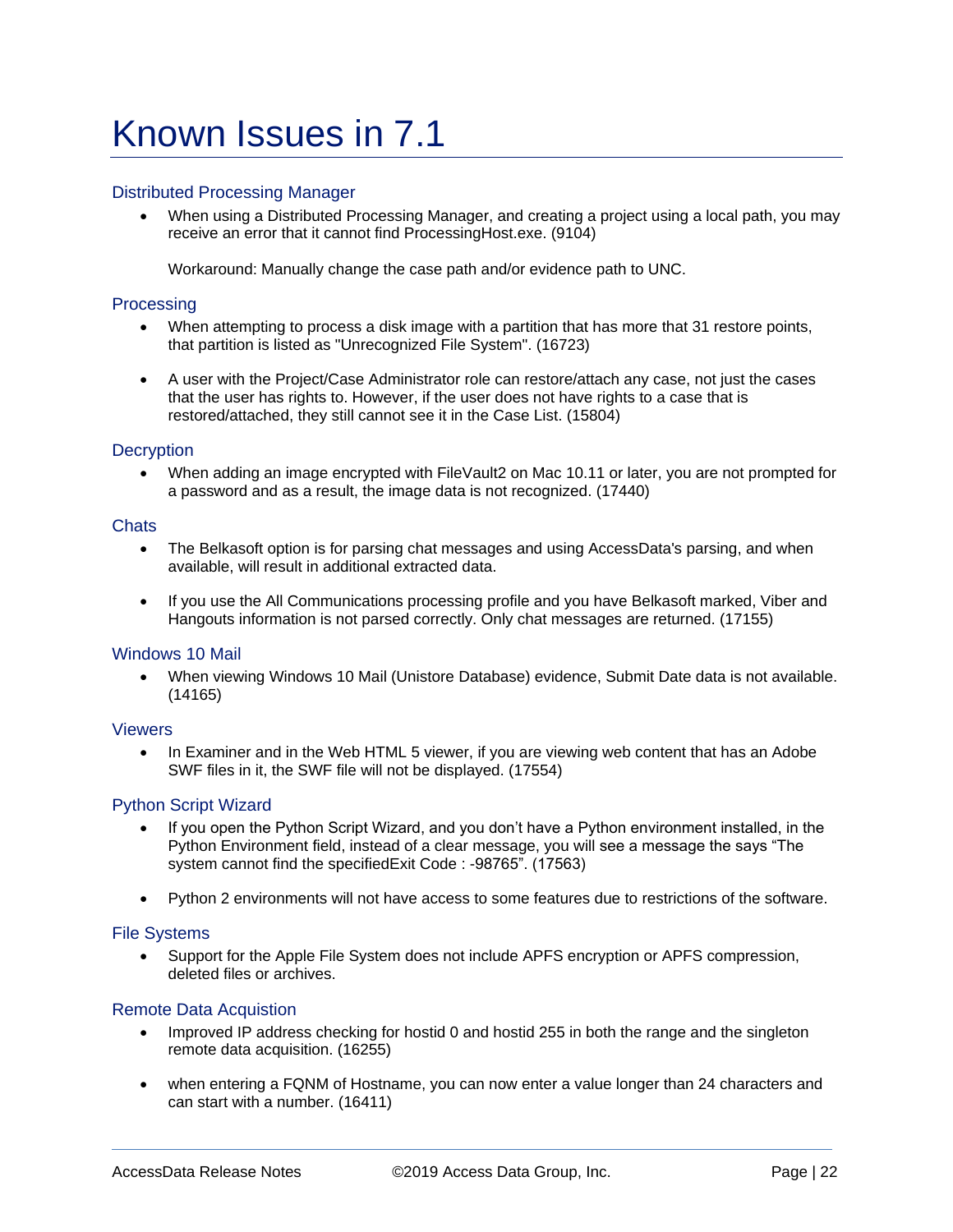# Comments?

We value all feedback from our customers. Please contact us at support@accessdata.com, or send documentation issues to documentation@accessdata.com.

# AccessData Legal Information

Document date: May 22, 2019

## Legal Information

©2019 AccessData Group, Inc. All rights reserved. No part of this publication may be reproduced, photocopied, stored on a retrieval system, or transmitted without the express written consent of the publisher.

AccessData Group, Inc. makes no representations or warranties with respect to the contents or use of this documentation, and specifically disclaims any express or implied warranties of merchantability or fitness for any particular purpose. Further, AccessData Group, Inc. reserves the right to revise this publication and to make changes to its content, at any time, without obligation to notify any person or entity of such revisions or changes.

Further, AccessData Group, Inc. makes no representations or warranties with respect to any software, and specifically disclaims any express or implied warranties of merchantability or fitness for any particular purpose. Further, AccessData Group, Inc. reserves the right to make changes to any and all parts of AccessData software, at any time, without any obligation to notify any person or entity of such changes.

You may not export or re-export this product in violation of any applicable laws or regulations including, without limitation, U.S. export regulations or the laws of the country in which you reside.

AccessData Group, Inc. 603 E. Timpanogos Circle Building H Orem, UT 84097 USA

.

## AccessData Trademarks and Copyright Information

The following are either registered trademarks or trademarks of AccessData Group, Inc. All other trademarks are the property of their respective owners

| AccessData®                           | AD Summation®                                     | Mobile Phone Examiner Plus®  |
|---------------------------------------|---------------------------------------------------|------------------------------|
| AccessData Certified Examiner® (ACE®) | Discovery Cracker <sup>®</sup>                    | MPE+ Velocitor™              |
| AD AccessData™                        | Distributed Network Attack®                       | Password Recovery Toolkit®   |
| AD eDiscovery <sup>®</sup>            | <b>DNA®</b>                                       | <b>PRTK®</b>                 |
| AD RTK™                               | Forensic Toolkit <sup>®</sup> (FTK <sup>®</sup> ) | Registry Viewer <sup>®</sup> |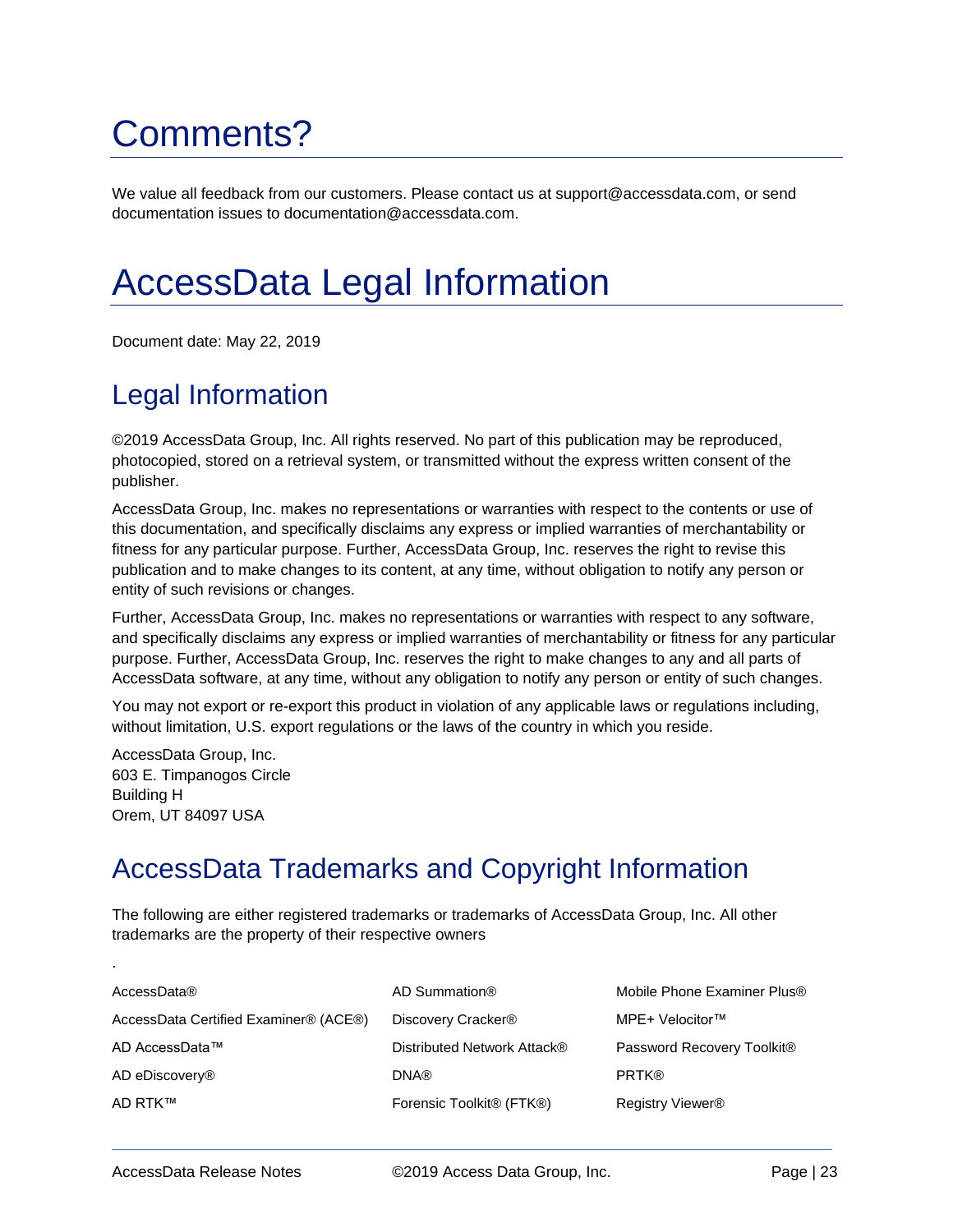#### LawDrop® Summation®

A trademark symbol (®, ™, etc.) denotes an AccessData Group, Inc. trademark. With few exceptions, and unless otherwise notated, all third-party product names are spelled and capitalized the same way the owner spells and capitalizes its product name. Third-party trademarks and copyrights are the property of the trademark and copyright holders. AccessData claims no responsibility for the function or performance of third-party products.

Third party acknowledgements:

- AFF® and AFFLIB® Copyright® 2005, 2006, 2007, 2008 Simson L. Garfinkel and Basis Technology Corp. All rights reserved. Copyright © 2005 - 2009 Ayende Rahien
- **•** FreeBSD ® Copyright 1992-2011. The FreeBSD Project.
- BSD License:

Copyright (c) 2009-2011, Andriy Syrov. All rights reserved. Redistribution and use in source and binary forms, with or without modification, are permitted provided that the following conditions are met: Redistributions of source code must retain the above copyright notice, this list of conditions and the following disclaimer; Redistributions in binary form must reproduce the above copyright notice, this list of conditions and the following disclaimer in the documentation and/or other materials provided with the distribution; Neither the name of Andriy Syrov nor the names of its contributors may be used to endorse or promote products derived from this software without specific prior written permission. THIS SOFTWARE IS PROVIDED BY THE COPYRIGHT HOLDERS AND CONTRIBUTORS "AS IS" AND ANY EXPRESS OR IMPLIED WARRANTIES, INCLUDING, BUT NOT LIMITED TO, THE IMPLIED WARRANTIES OF MERCHANTABILITY AND FITNESS FOR A PARTICULAR PURPOSE ARE DISCLAIMED. IN NO EVENT SHALL THE COPYRIGHT OWNER OR CONTRIBUTORS BE LIABLE FOR ANY DIRECT, INDIRECT, INCIDENTAL, SPECIAL, EXEMPLARY, OR CONSEQUENTIAL DAMAGES (INCLUDING, BUT NOT LIMITED TO, PROCUREMENT OF SUBSTITUTE GOODS OR SERVICES; LOSS OF USE, DATA, OR PROFITS; OR BUSINESS INTERRUPTION) HOWEVER CAUSED AND ON ANY THEORY OF LIABILITY, WHETHER IN CONTRACT, STRICT LIABILITY, OR TORT (INCLUDING NEGLIGENCE OR OTHERWISE) ARISING IN ANY WAY OUT OF THE USE OF THIS SOFTWARE, EVEN IF ADVISED OF THE POSSIBILITY OF SUCH DAMAGE.

- WordNet License: This license is available as the file LICENSE in any downloaded version of WordNet.
- WordNet 3.0 license: (Download)

WordNet Release 3.0 This software and database is being provided to you, the LICENSEE, by Princeton University under the following license. By obtaining, using and/or copying this software and database, you agree that you have read, understood, and will comply with these terms and conditions.: Permission to use, copy, modify and distribute this software and database and its documentation for any purpose and without fee or royalty is hereby granted, provided that you agree to comply with the following copyright notice and statements, including the disclaimer, and that the same appear on ALL copies of the software, database and documentation, including modifications that you make for internal use or for distribution. WordNet 3.0 Copyright 2006 by Princeton University. All rights reserved. THIS SOFTWARE AND DATABASE IS PROVIDED "AS IS" AND PRINCETON UNIVERSITY MAKES NO REPRESENTATIONS OR WARRANTIES, EXPRESS OR IMPLIED. BY WAY OF EXAMPLE, BUT NOT LIMITATION, PRINCETON UNIVERSITY MAKES NO REPRESENTATIONS OR WARRANTIES OF MERCHANT- ABILITY OR FITNESS FOR ANY PARTICULAR PURPOSE OR THAT THE USE OF THE LICENSED SOFTWARE, DATABASE OR DOCUMENTATION WILL NOT INFRINGE ANY THIRD PARTY PATENTS, COPYRIGHTS, TRADEMARKS OR OTHER RIGHTS. The name of Princeton